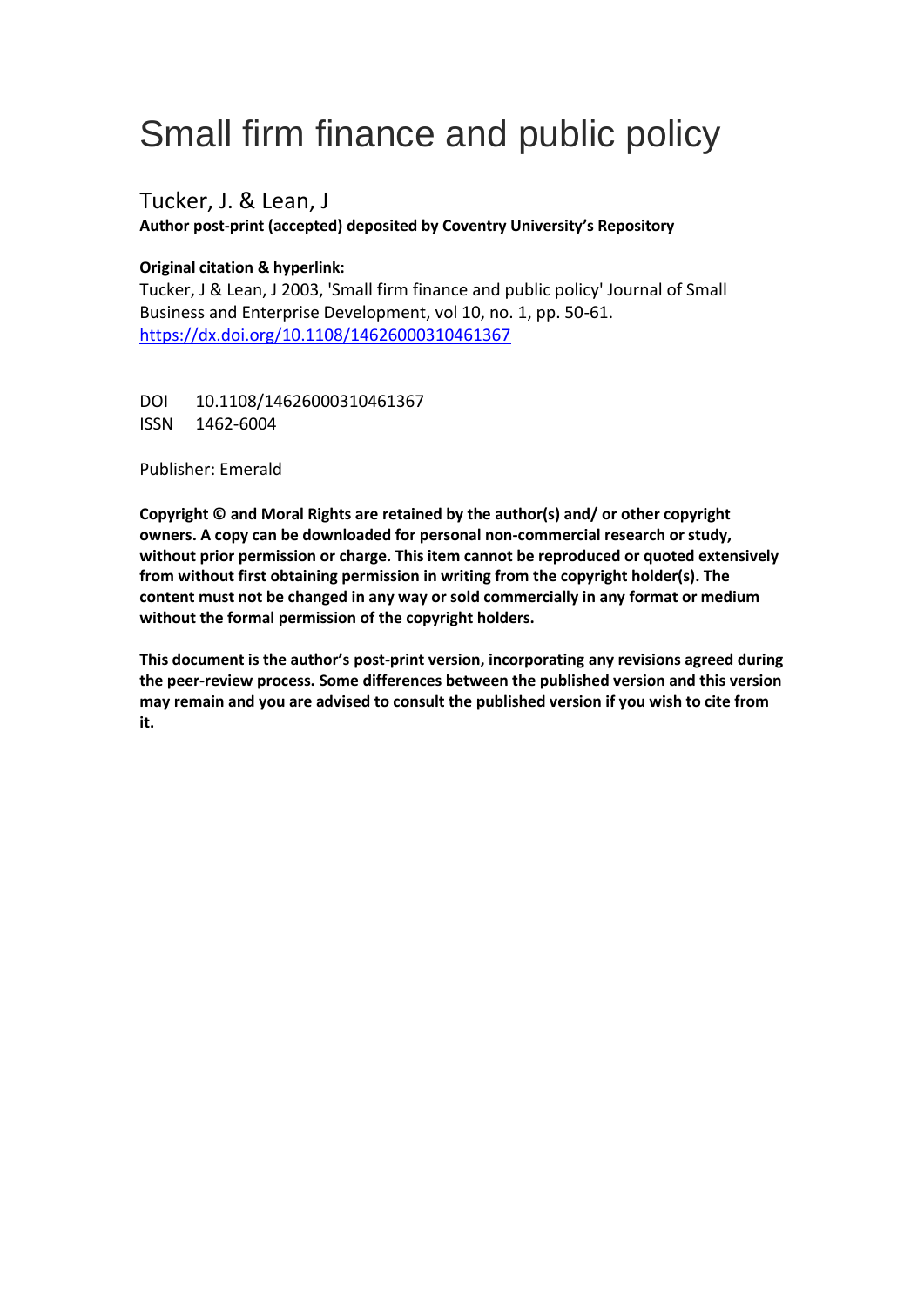#### **ABSTRACT**

*This paper examines how a finance gap for small firms might be addressed by means of government policy to support informal financing initiatives. A review of both the finance and the government policy literature provides the basis for discussing and conceptualising the financing difficulties faced by small firms, the role of informal financing in alleviating certain of these difficulties and the areas where public policy is currently usefully employed in addressing such financing problems. A questionnaire survey is undertaken to collect data concerning small business awareness and use of informal finance and to identify issues concerning difficulties encountered in gaining access to finance. The results suggest that a debt finance gap may exist for a minority of firms, though an equity finance gap may represent a more significant issue for small firms. Four categories of policy action emerge from the study towards the achievement of economic and social policy objectives. These are legislation/regulation, information provision, direct funding and network provision.*

# **MANAGERIAL AND POLICY IMPLICATIONS**

- Over the decades, the presence and nature of a small firm finance gap has been an important preoccupation of policy-makers, the finance industry and of course the small firm manager. This gap may be filled by means of quasi-commercial, or QCOM, finance.
- It appears that only a minority of small business managers encounter a debt finance gap, though a more serious problem is presented by the presence of a significant and widespread equity finance gap.
- There exists a range of policy prescriptions to address the debt and equity financing gaps experienced by small firms. Those initiatives aiming to address the former are aligned to the government's more recent agenda concerning social inclusion and community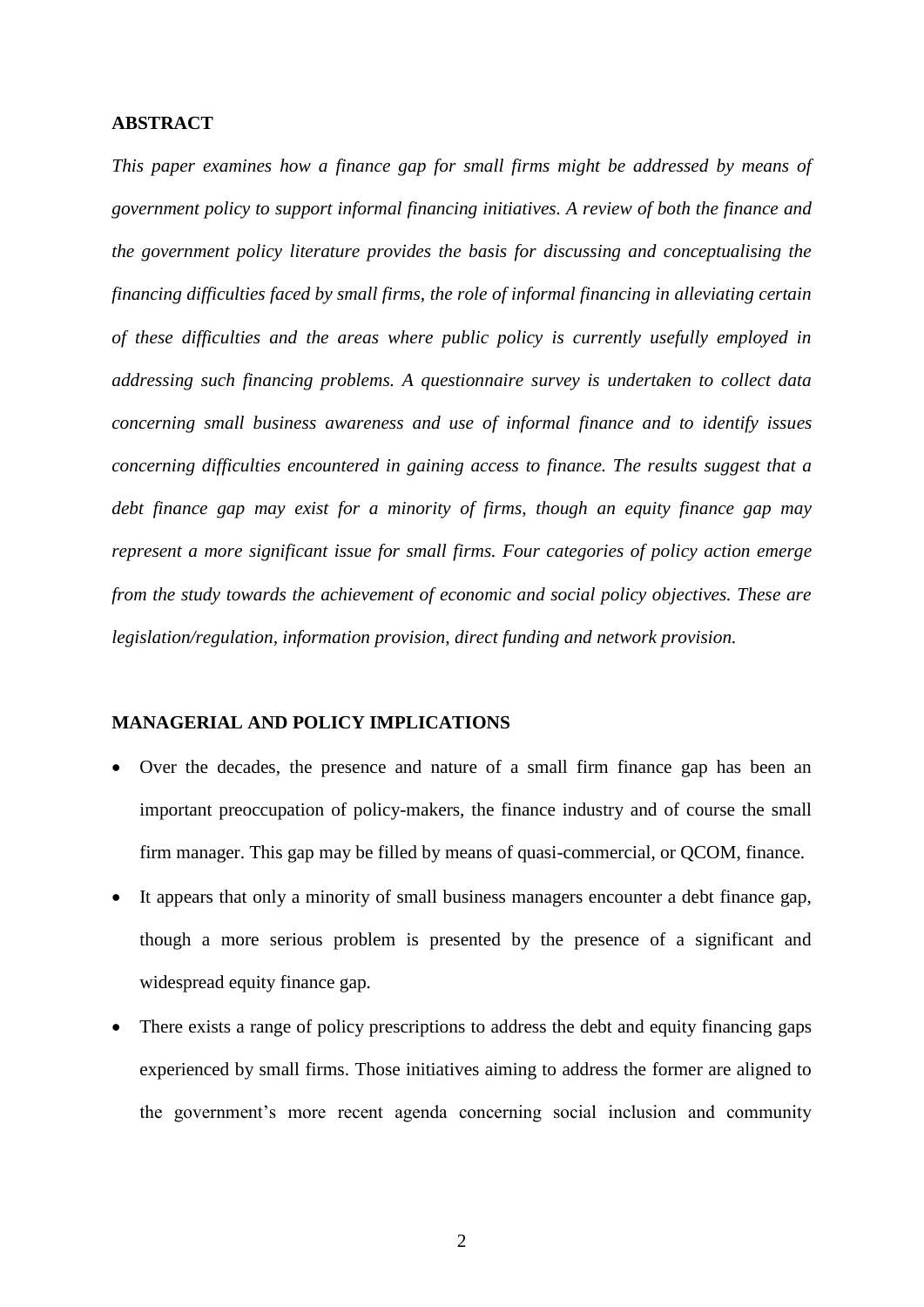development whilst those aiming to address the latter are aligned to existing government economic policy objectives, particularly the continued emphasis on 'picking winners'.

- Policy action directed at addressing the small firm debt finance gap might include legislation to enable the growth of business credit unions; better information provision regarding sources of debt and appropriate support services; direct funding of agencies such as the Princes Trust; and network support for collectivist financing initiatives such as mutual guarantee societies and credit unions.
- Policy action directed at addressing the equity finance gap might include legislation and deregulation to further encourage private equity investment; information to promote informal venture capital opportunities; the establishment of government funds to extend informal equity investment; and enhanced support for new and existing venture capital networks.

#### **KEYWORDS**

*Finance, public policy, finance gap, information asymmetry, informal finance*

# **INTRODUCTION AND BACKGROUND**

The aim of this paper is to examine how a finance gap for small firms might be addressed by means of government policy to support informal financing initiatives. This research constitutes part of a wider funded research project which seeks to investigate the use of various sources of informal finance by small firms. The issue is of particular importance given that 43.4 per cent of employment and 31.2 per cent of turnover in the UK is generated by small firms (Small Business Service, 2001a).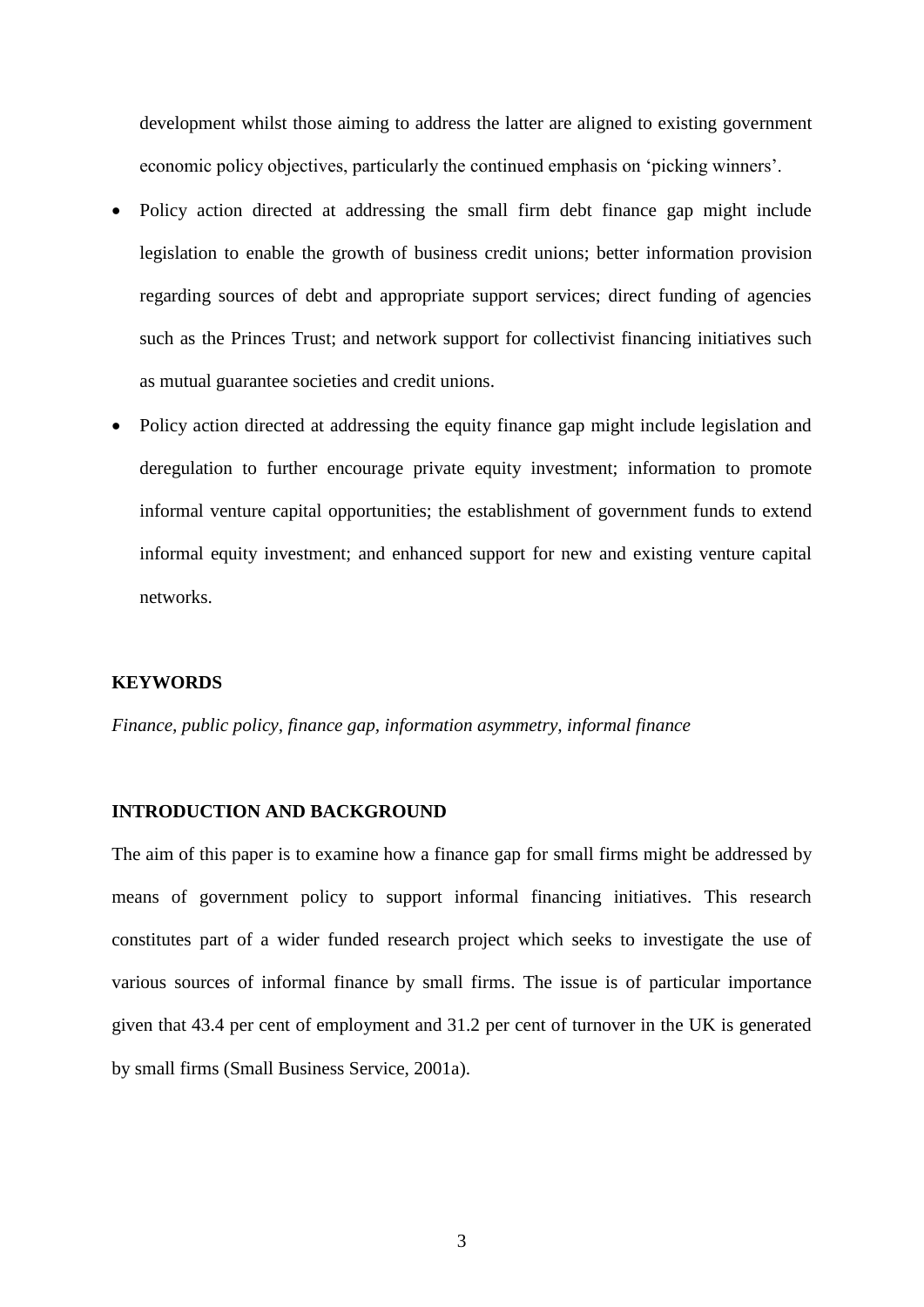The paper will commence with a discussion of the broad policy context associated with informal financing. This will be followed by a conceptualisation of the nature of small firm financing problems and a review of specific informal finance instruments. The methodology will then be discussed, describing the survey approach employed. The results are then presented to enable examination of the extent of the small firm financing difficulties and to consider the role of policy instruments to deal with any such difficulties. Salient results are then drawn together in the conclusion which considers the current role of public policy and suggests ways in which that policy may be made more effective in addressing the small firm finance gap.

# **The broad policy context**

The success of developing world 'micro-finance' initiatives in combating poverty by enabling the poor to enter the market mechanism as small business owners has renewed interest in informal financing approaches in the developed world. From the early 1990s, the United States embraced the micro-finance philosophy as a means of combating social exclusion caused through long-term structural unemployment (Hulme and Edwards, 1997). In the UK, the Labour government's emphasis upon tackling social exclusion mirrors developments in the United States. The aim of one of the Policy Action Teams within the Social Exclusion Unit (established in 1997) is to encourage enterprise in deprived communities. In their first report (Enterprise and Social Exclusion, November 1999), access to finance is identified as one of the key obstacles to the development of enterprise in poor communities. This socially-oriented enterprise support agenda appears to represent a limited move away from the dominant growth-oriented business support policies of the 1990s. The policy interest in business growth arose largely from evidence indicating that most employment growth within the small firm sector has come from business expansion rather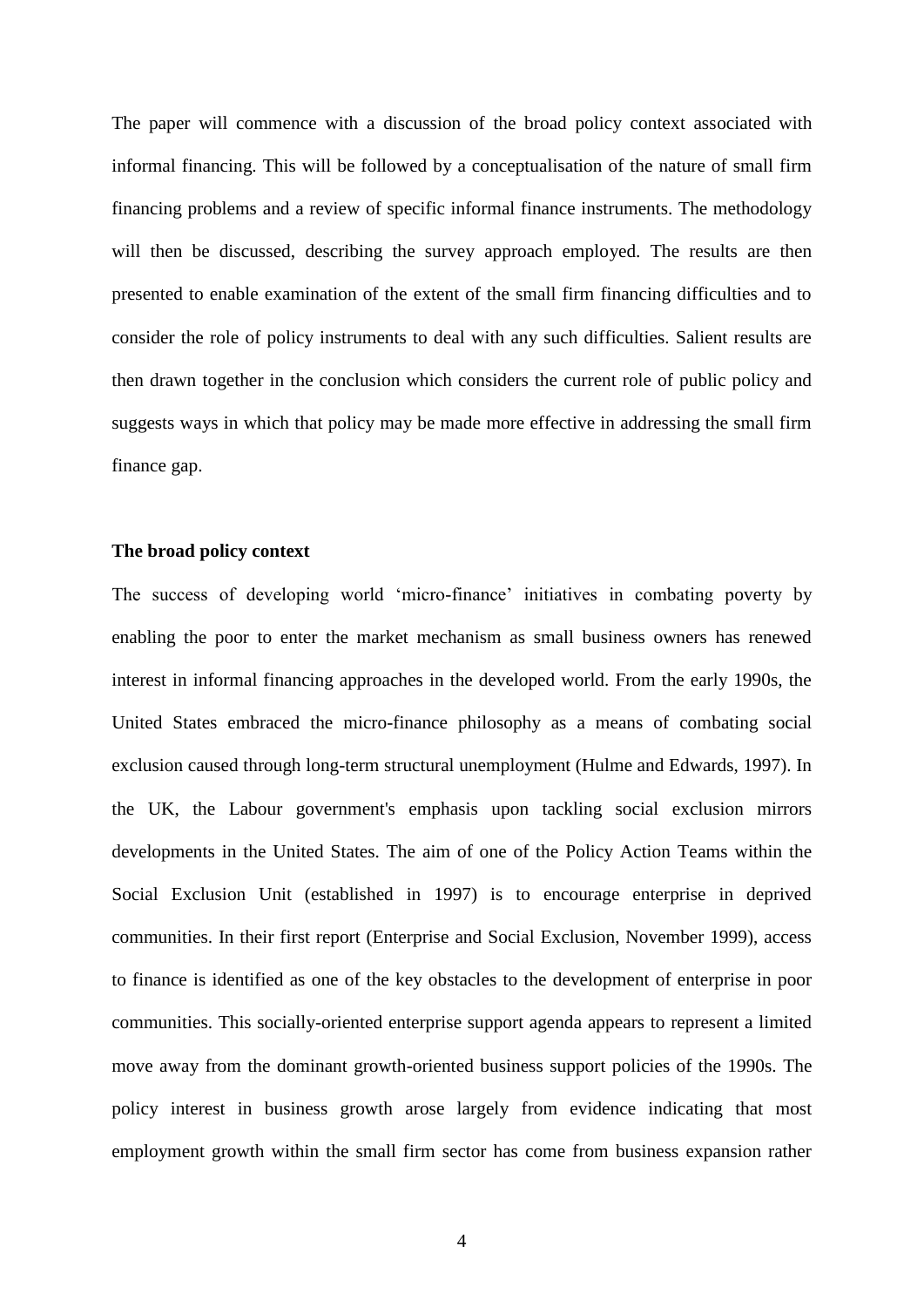than the creation of new companies (ENSR, 1994). Furthermore, other research (Storey, 1994) suggests that the majority of employment growth is generated by a very small number of fast-growing firms. Therefore policy during much of the 1990s has emphasised the idea of 'picking winners' (Hutchinson *et al*., 1996; Lean *et al.*, 1999). However, such a policy is clearly at odds with a socially-driven agenda of inclusion. Thus, a key policy question relates to the extent to which informal finance initiatives, which are typically targeted at very small firms that might have little growth potential, should be supported by government. This issue represents a particularly important challenge for the new Small Business Service as it attempts to create a better match between the needs of small businesses and the type of finance that they use (Small Business Service, 2001b). In order to consider the value of government support for informal financing initiatives, it is necessary first to conceptualise the finance gap problem for small firms in the UK and to explore the concept of informal finance and the role it plays in addressing small firm financing needs.

#### **The Finance Gap and Information Asymmetry**

Small firms have traditionally encountered problems when approaching providers of finance for funds to support fixed capital investment and to provide working capital for the firm's operations. The presence and nature of a 'finance gap' for small firms has been debated for decades, ever since the Macmillan Report (1931) and more recently by Cruickshank (2000).

Binks and Ennew (1996) discuss the small business finance market within a *principal-agent* framework. Here, the small firm is the agent of the finance provider, and as such undertakes to generate returns from its investment projects on behalf of that provider. In a 'perfect markets' setting, with full information available to both parties in the contract, a finance gap would not occur. However, finance markets are characterised by a number of market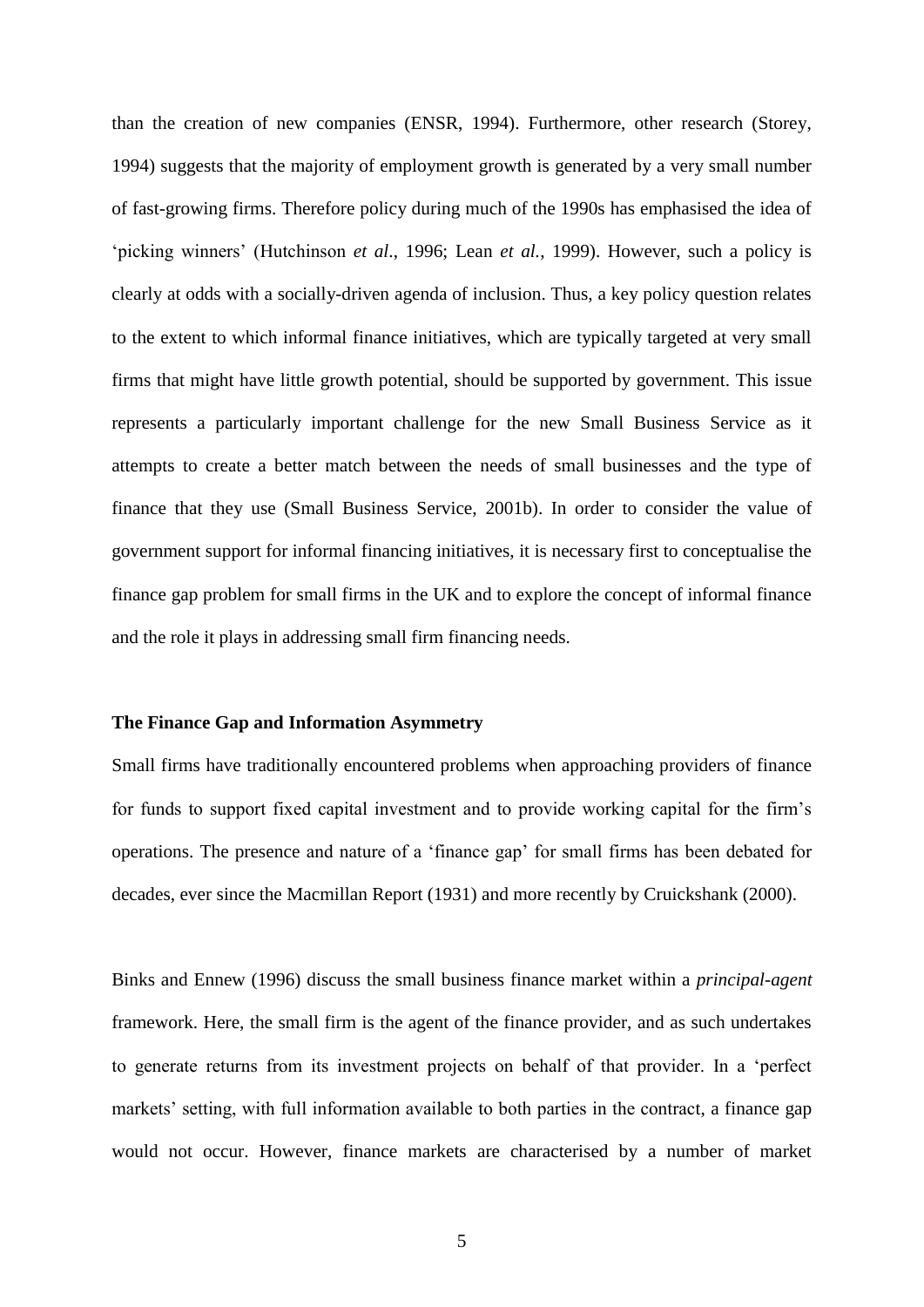imperfections, not least of which is the problem of information asymmetry. To understand this problem more fully, it is necessary to examine the situation of the provider as principal and the recipient firm as agent in turn.

#### *The finance provider*

Finance providers for (small and medium sized enterprises) SMEs range from venture capitalists and High Street banks through to soft loan and grant providers. Before the role of informal financing in the market may be considered, it is useful to understand how that sector operates within the wider setting. This is best achieved by examining the way in which banks operate as finance providers, as they represent the main source of external finance for small firms (Binks and Ennew, 1996). In discussing information asymmetry in the principal-agent relationship, it is convenient, then, to consider the bank as the principal.

In a perfect markets setting, with perfect and costless information available to both parties, and no uncertainties regarding present and future trading conditions, the principal-agent relationship does not suffer from the market failure of information asymmetry. However, information in the real world is neither perfect nor costless, and additionally the small business finance market is characterised by risk and uncertainty regarding future conditions. Information is distributed asymmetrically between the bank and the firm. From the bank's perspective, it has incomplete information regarding the underlying quality of the project and the management of the small firm, giving rise to the problem of adverse selection (Stiglitz and Weiss, 1981). Furthermore, the management of the small firm may fail to perform to their full capabilities, giving rise to the problem of moral hazard. The latter arises because it is too costly for banks to effectively monitor small firm projects, thereby resulting in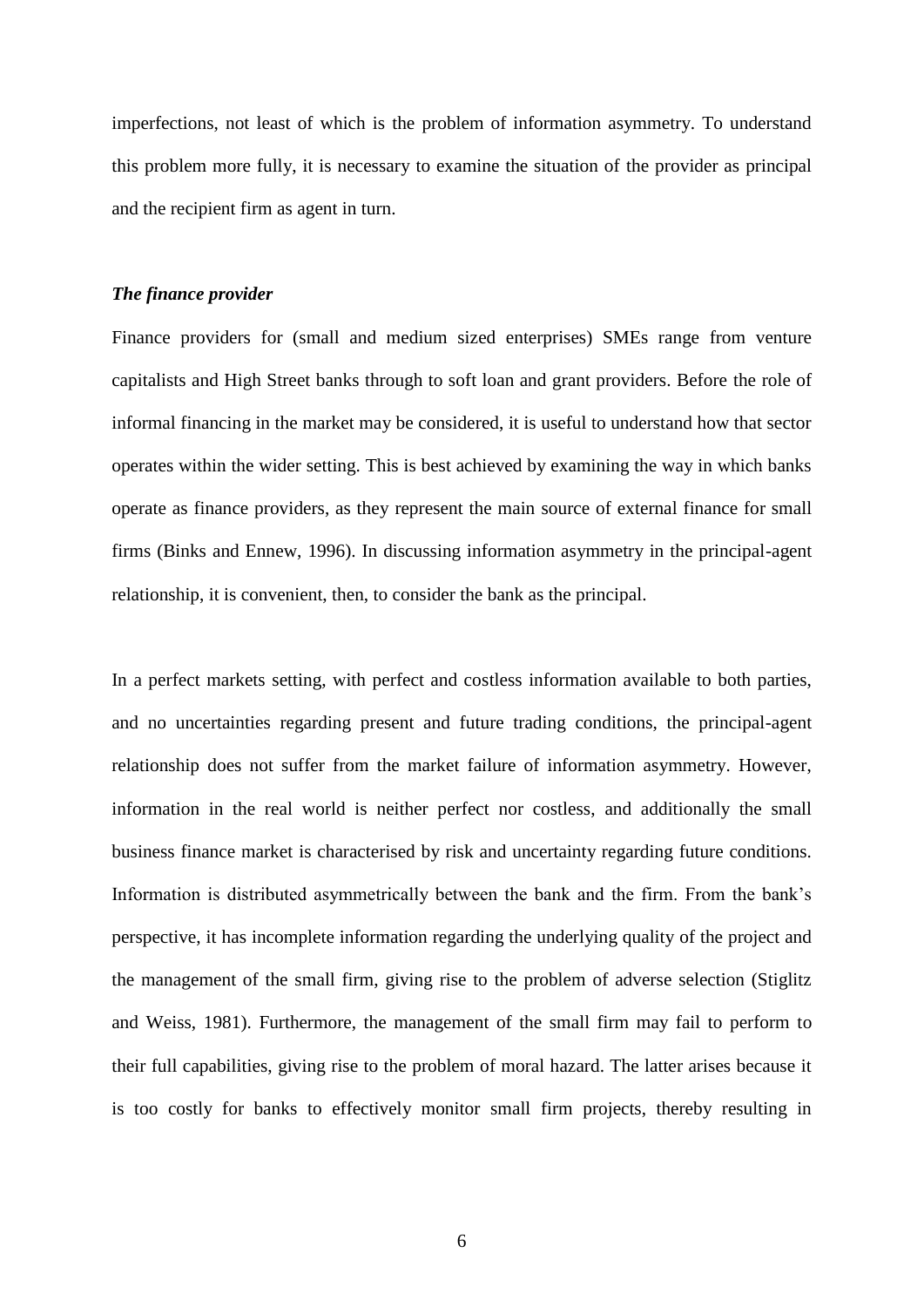equilibrium credit rationing and a shortfall in debt provision (Binks and Ennew, 1996; Bester, 1987; and Bester and Hellwig, 1989).

The information asymmetry problem may not only result in good lending prospects being rejected by providers, but also poor prospects being accepted by providers, as discussed by Altman (1968). Altman defined the latter as a Type I Error and the former as a Type II Error, as illustrated in Figure 1 below.

# [Take in Figure 1]

In theory, the provider can reduce the risk of Type I/II errors by carefully screening firms at the outset and monitoring projects during the life of the loan. However, screening and monitoring are high cost activities associated with the lending proposition. If the lender is to recoup these costs then borrower interest rates may be increased, additional risk may be covered by demanding collateral or may be avoided altogether by rejecting the loan application. Of the Altman error categories, it is the Type II Error which is of most concern to the small business sector - that is, a good investment project which is incorrectly rejected by the lender. Common occurrence of this type of lending error would contribute significantly to a finance gap.

The problem of information asymmetry and the resulting adverse selection and moral hazard are further compounded by certain trends which are evident in the banking sector. Firstly, competition in the banking sector is leading to greater market concentration. This has an important impact on the market for small firm finance as there is evidence that larger/universal banks are less well placed to build close relationships with small business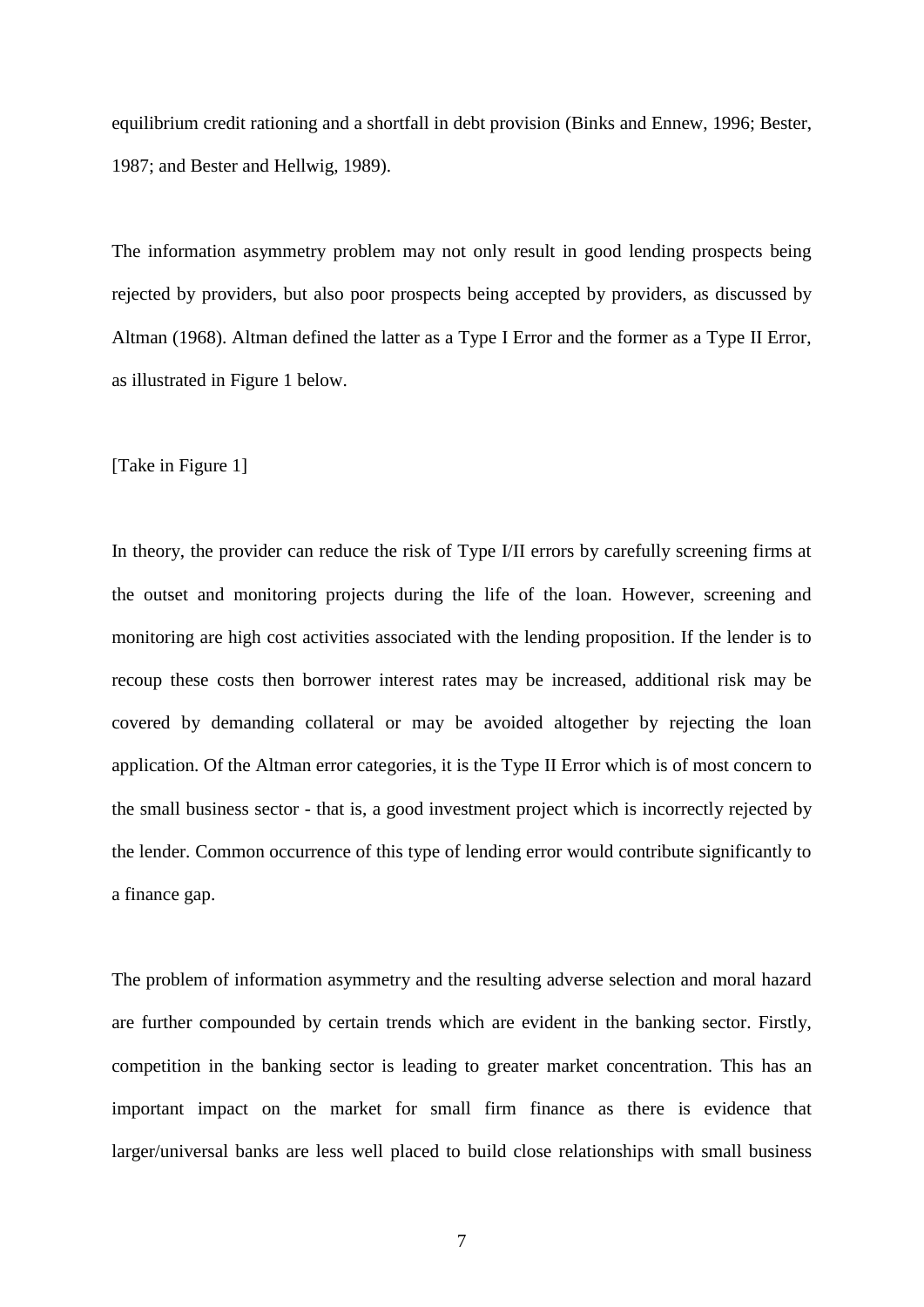customers than smaller/regionally-based banks (Bannock and Doran, 1991; Binks *et al.*, 1991). Secondly, a broad trend is that banks are further centralising business lending decisions and/or limiting branch manager discretion to lend outside of very strict policy guidelines. The ultimate lending decision maker has thus become even more remote to the small business borrower. Thirdly, although authors such as Binks and Ennew (1996) argue that the introduction of expert systems and other knowledge-based decision support systems to bank lending should reduce information costs whilst raising quality and consistency in lending decisions, such developments may actually lead to a greater unwillingness to lend to firms with non-standard projects, particularly in highly innovative or high-technology sectors. Fourthly, recent evidence reveals a decline in the use of bank overdraft facilities and a move towards term-loan lending among businesses (Binks and Ennew, 1996). The result might be more cautious lending by banks as such loans are not repayable on demand. Furthermore, there is likely to be a greater demand for collateral (business or private) to support loans with a longer maturity. Finally, it has been argued that short-termism continues to be a significant failure of the UK bank finance market (Edwards, 1987; Cruickshank, 2000).

To summarise, the general problem of information asymmetry can manifest itself in one of three ways: acceptance of the loan application but at a higher than risk-adjusted interest rate; acceptance but with strict collateral requirements; or outright rejection of the loan application. Acceptance but with higher than risk-adjusted interest rates can result specifically from the adverse selection problem or as a result of greater concentration in the market for finance. Acceptance but with more severe/strict collateral requirements is likely to result from moral hazard, compounded by the trend towards longer-term debt. Outright rejection of a loan application can result from moral hazard, market concentration, centralisation of lending decisions, and the increasing use of computer credit-scoring.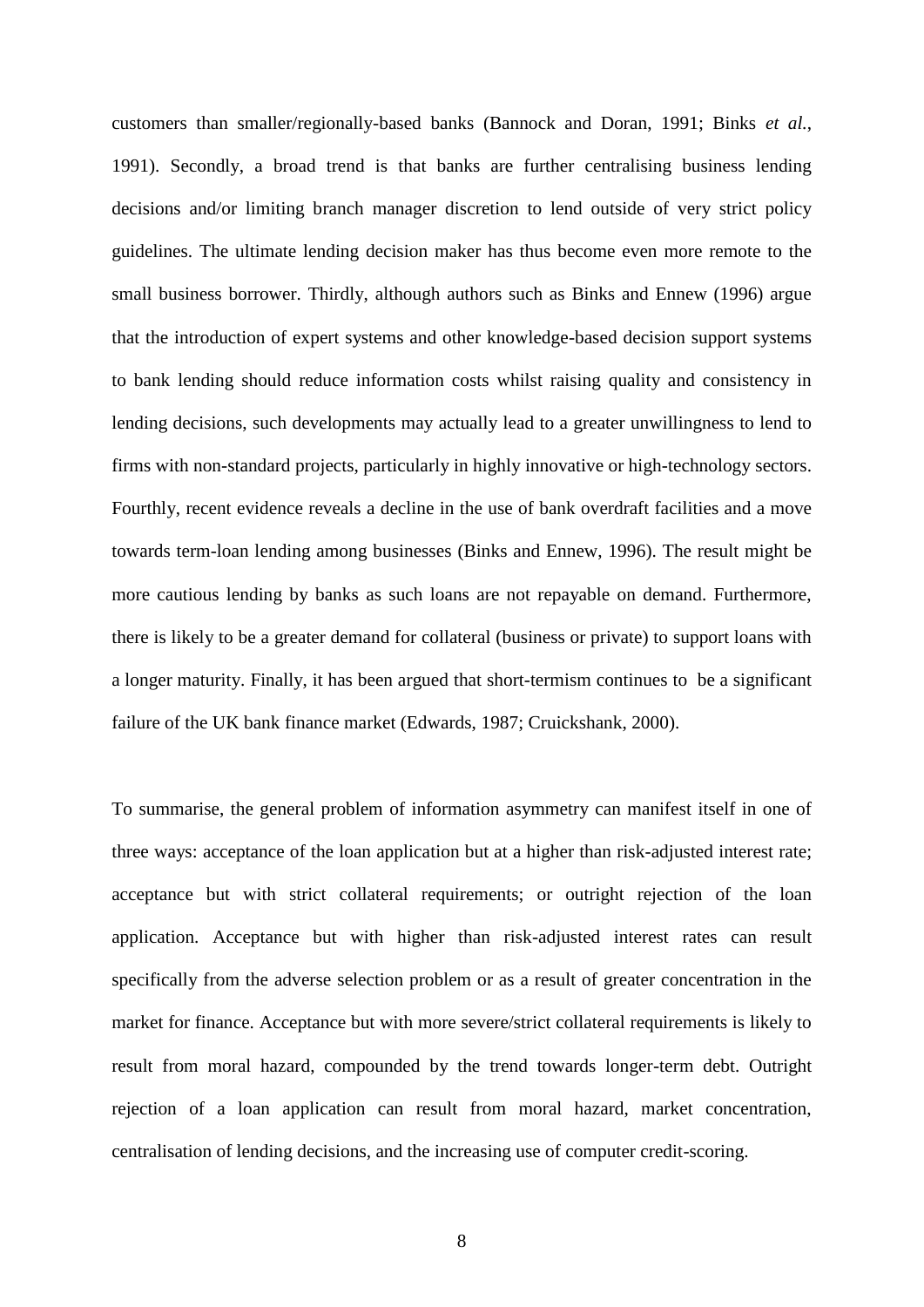# *The small firm recipient of finance*

Now that the problems faced by the provider of finance have been discussed and the principal-agent relationship is better understood, it is useful to examine the problems faced by small firms when attempting to raise finance. The nature of the information asymmetry problem on the firm's side is that it cannot prove the quality of its investment projects to the provider of finance (usually the bank). Small firm managers often suffer from a lack of financial sophistication as they are often product or service specialists, not specialists in the area of finance. Thus, the information asymmetry problem is partly one relating to difficulties in the spheres of communication and credibility. This is compounded by the fact that new or recent start-up businesses may be unable to provide evidence of a good financial performance track record. Banks in particular rely on past financial performance as an indicator of the future profitability of projects. A closer relationship between the bank and the firm should reduce the information asymmetry regarding the firm's understanding of the lending constraints faced by bank managers (Watson, 1986).

Other small firm financing problems relate to the characteristics of the firm itself and the attitude and objectives of the owner-manager. Such characteristics include their diversity, their higher risk, their inability to provide strong collateral, and stage of development effects. Binks and Ennew (1996) note that there is no such thing as a typical small firm. This heterogeneity presents lenders with great difficulty in determining the risk associated with the firm's projects. Due to the lack of business experience of many small owner-managers in the early years of the business, business risk may be more significant than for larger firms. Small firms generally have smaller financial reserves to draw upon in times of crisis and are also relatively highly geared compared to larger firms due to the difficulty and expense of attracting new equity finance. Thus, such firms are characterised not only by higher business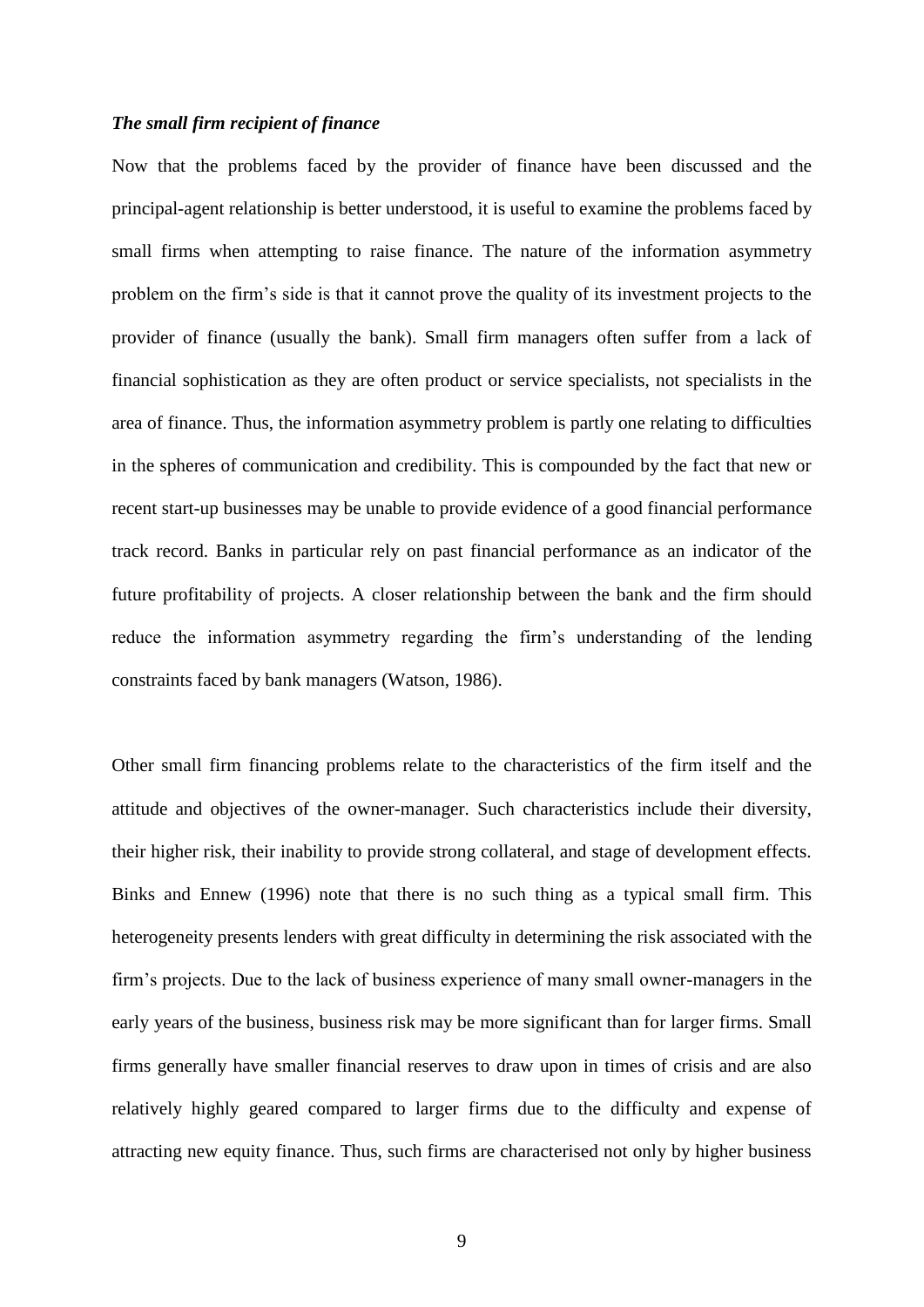risk but also higher financial distress risk. Banks tend to respond to this risk by adopting a capital gearing rather than an income gearing approach to lending. Thus, rather than focusing their attention on evaluating the income streams flowing from an investment project, they may focus more upon the value of collateral available in the event of financial distress. This creates a problem for small firms in that they often do not have significant fixed assets to secure upon in their early years of establishment. The stage of development, then, may be an important determinant of, and constraint upon, the type and amount of external finance raised. Small firm financing, then, will typically be heavily secured debt, with few incidences of external risk capital contribution (Cruickshank, 2000).

The attitude and objectives of the owner-manager can exert an important impact on the firm's ability to secure external finance. Such managers are often unwilling to provide personal assets as collateral. Furthermore, many small businesses have objectives other than growth as a priority (e.g. 'lifestyle businesses'). However, Binks and Ennew (1996) argue that many small firms will be forced to provide yield expansion to protect their limited liability status (which would otherwise be eroded by the provision of personal assets as loan collateral). A primary motive for starting a small business is to exert greater control over the work environment and to internalise the benefits of personal effort and risk-taking. In this regard, then, it is understandable that many small business managers would not countenance any dilution of this control through the introduction of outside equity from venture capitalists or business angels. Thus, the attitudes of managers may sometimes constitute an important constraint upon the range of external financing sources available to the firm.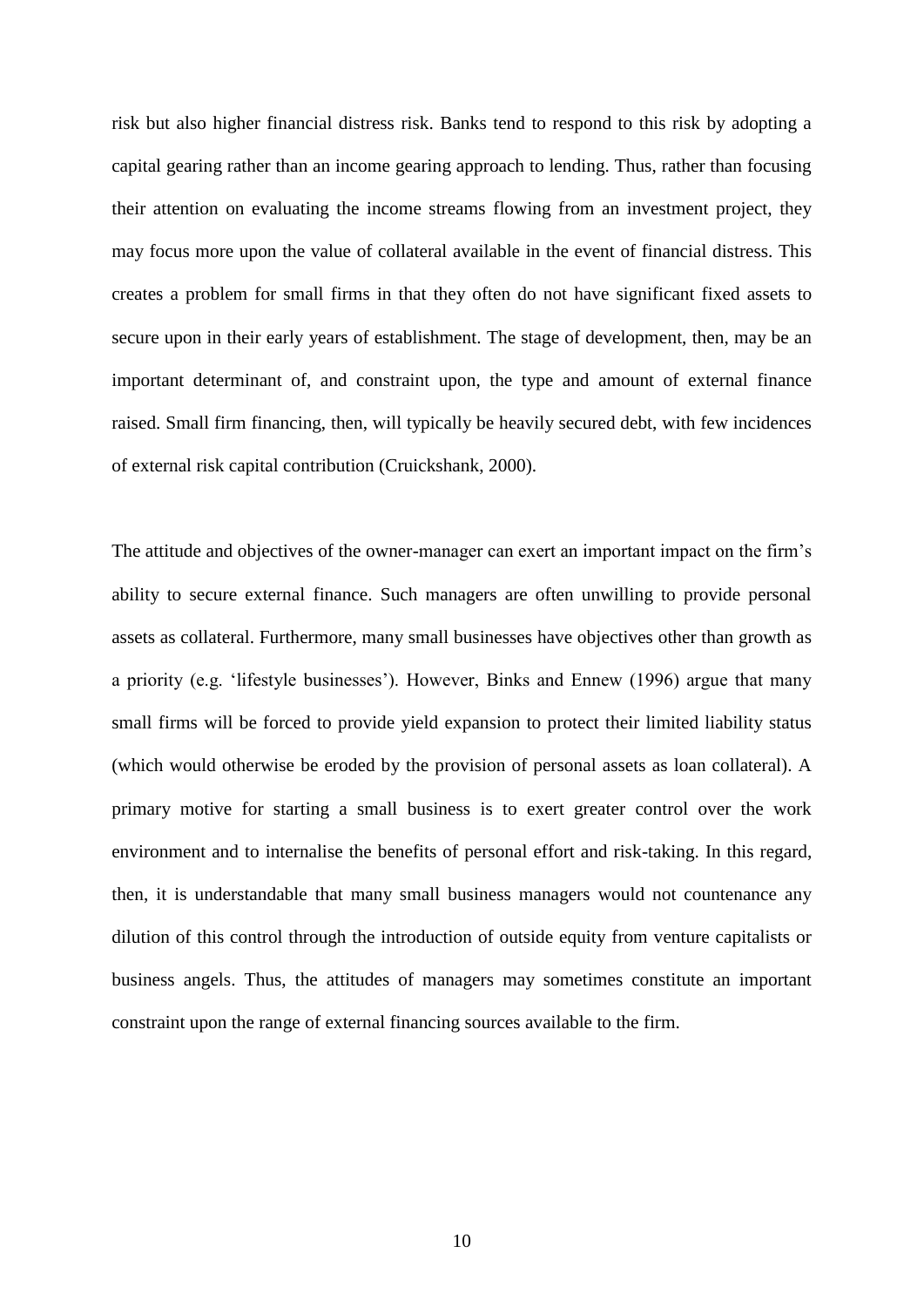#### **Provider-recipient interaction in the presence of information asymmetry**

Figure 2 presents a model of principal (provider) and agent (small firm) interaction, noting that the former focuses upon High Street bank financing. Information asymmetry and related problems such as adverse selection and moral hazard are central to the problems encountered by providers and, in turn, by small firms. Industry trends such as centralisation of the lending decision and greater reliance on computer credit scoring compound these problems for small firms. The ultimate effect on the small firm is acceptance but at higher interest rates, acceptance but with stricter collateral requirements, or rejection of the application for funds. It is the overall incidence and impact of all three which might give rise to a finance gap in the UK.

[Take in Figure 2]

# **Exploring the nature of informal finance**

In exploring the nature of informal finance, it is necessary to consider the range of mechanisms or models that might fall into this general category. One important model, originating from the developing world, is that of micro-finance. Interestingly, the term microfinance is often used as a label for any type of non-bank finance provided to small (especially micro) firms. However, it is useful to consider how micro-finance might be more clearly defined. Malcolm Lynch, a UK contributor to an International Labour Organisation seminar on the topic, defined micro-finance as:-

- 1. A business loan of less than 10,000 ECU;
- 2. Made to a person or group of persons to undertake or finance a business or community enterprise start-up;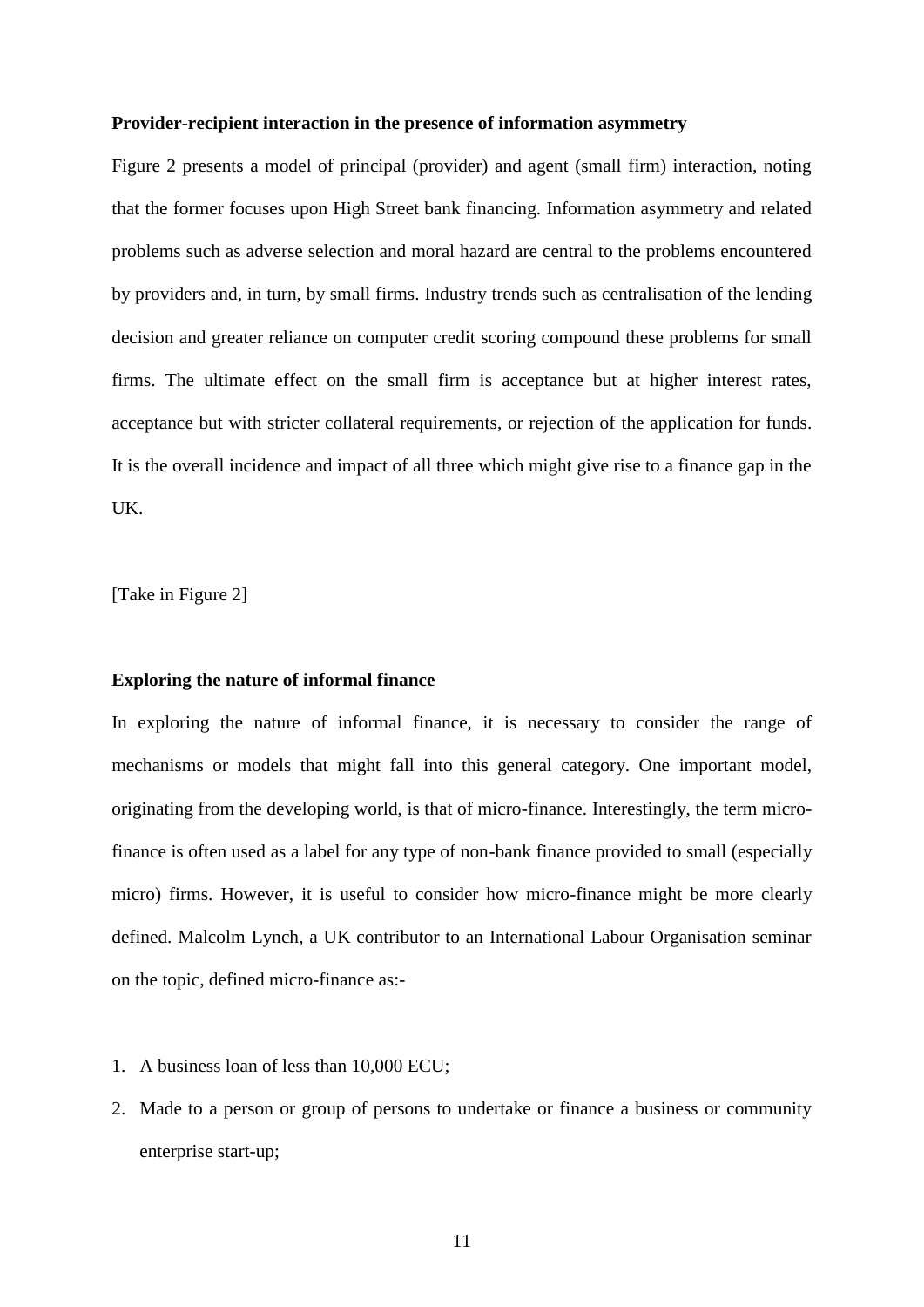- 3. Financial support for the training of the unemployed for self-employment so as to enable them to more effectively use micro-finance and/or;
- 4. Mentoring schemes for the new entrepreneur. (International Labour Organisation, 1998)

Therefore, micro-finance, using this definition, is a particular type of informal finance that takes the form of a small loan to individuals (or a group of individuals) who are in some way 'socially excluded' to enable them to become self-employed or start a business. Assistance in the form of training or mentoring may also accompany the loan. Some writers include small grants under their definition of micro-finance. A good UK example is the Prince's Youth Business Trust.

However, this definition leaves us without a satisfactory means of conceptualising the many other forms of non-conventional finance that exist. Other forms of non-conventional finance include:

- 1. **Social banks** who only lend to businesses with clear social and environmental objectives;
- 2. Organisations who only lend to **co-operative** or **community based** enterprises
- 3. **Business credit unions** who only lend to their own member businesses;
- 4. **Mutual guarantee societies**;
- 5. **'Business angels'** (informal venture capitalists);

These lenders, unlike conventional banks, appear willing to accept the greater screening and monitoring costs involved in over-coming information asymmetry as there is a likelihood of an additional *non-commercial* payback in the form of **psychic income** (the satisfying of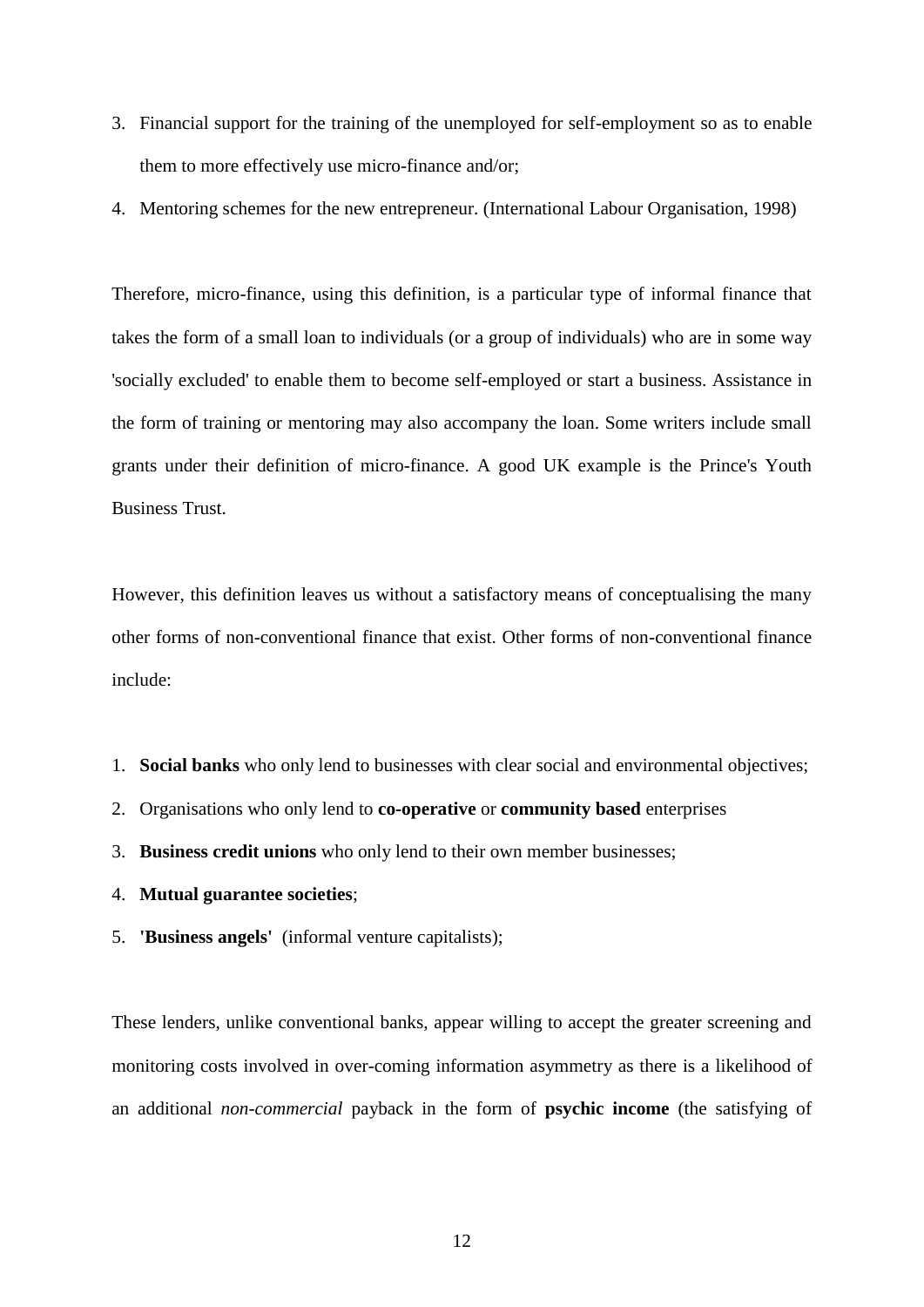personal/individual wants (Wetzel, 1984)), and/or **public policy** (the satisfying of public/social wants).

Generally, 'non-commercial' criteria do not feature in the lending process of conventional banks who typically adopt a CAMPARI-type framework (Banking Liaison Group, 2002). However, other criteria, of a non-commercial nature, might be important to certain lessconventional lending bodies. Examples include the environmental, social or community impact of projects receiving finance, ethical considerations and psychic income generated.

Any lending body that employs CAMPARI-type criteria plus at least one of the above noncommercial criteria might be termed a *'quasi-commercial lender'* and thus the provision of resources following the satisfaction of these extended criteria could be termed 'quasicommercial' or QCOM finance. In this regard, then, lending bodies exist on a continuum whereby their lending criteria can be gauged anywhere from purely non-commercial through to purely commercial. At the commercial extreme exist conventional banks and the capital markets whereas towards the non-commercial extreme exist governments and charities providing grants and soft loans.

# **QCOM finance as a potential solution to the finance gap**

QCOM enables the conceptualisation of a range of informal financing options available to small firms in the UK. This section describes how the finance gap might be closed by the employment of QCOM sources. Where appropriate the role of public policy is highlighted.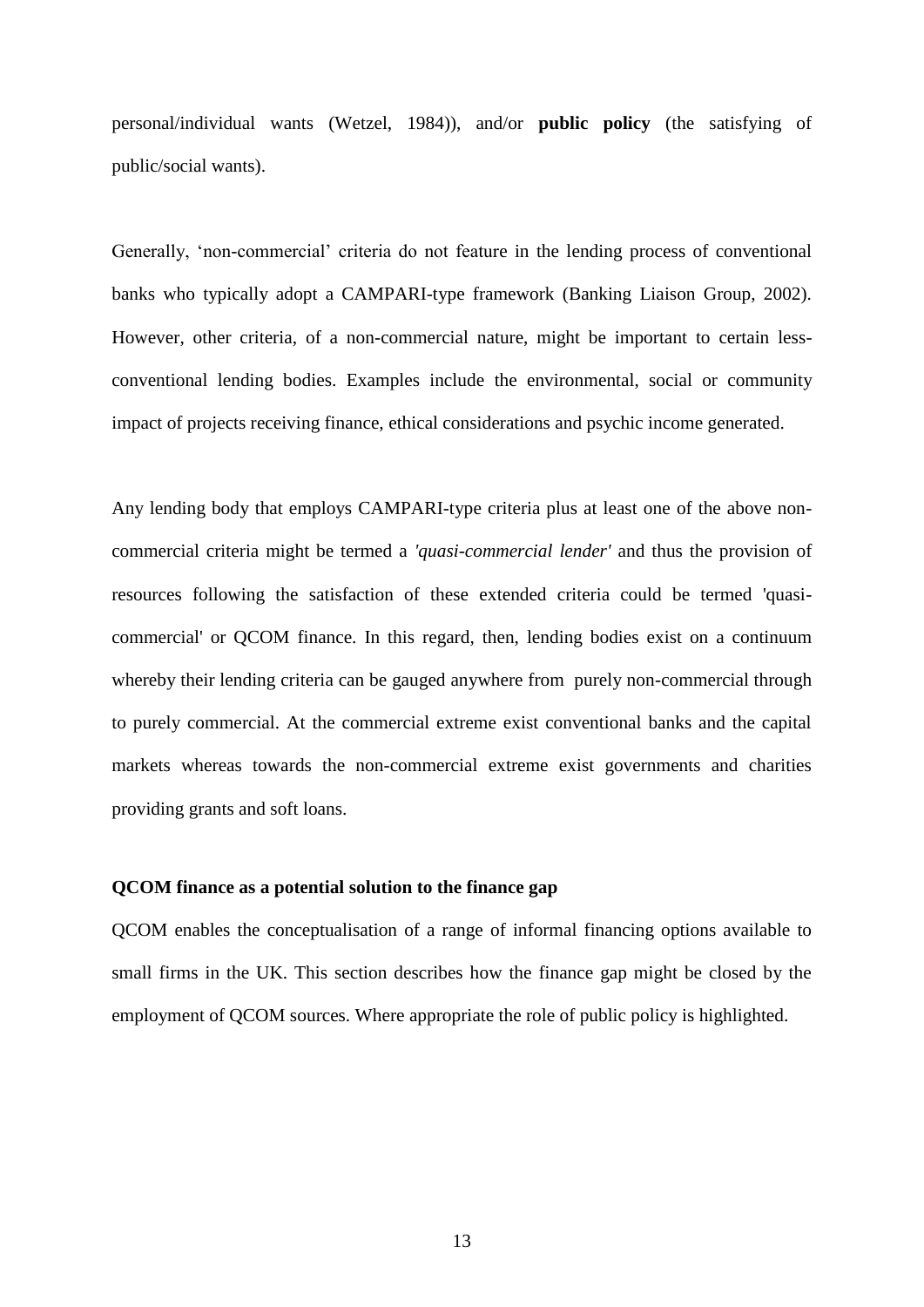# *Specialist lenders*

Small firm finance risk can potentially be better understood and dealt with by lenders who specialise in small firms, lending to certain sectors, lending within certain limits, or lending to firms with specific (e.g. social or environmental) objectives. Social banks currently undertake such a specialist role, relating to some of these sub-markets. Additionally, social banks are often able to borrow from their investors relatively cheaply by promising compensating returns in the form of psychic income. This increased rate spread can be at least partly used to cover the higher screening and monitoring costs associated with small firm finance.

# *Matching agreements*

Matching agreements occur where one lender will match the funds of other lenders providing that at least one of those other lenders has undertaken rigorous screening/investigation of the loan candidate (and incurs the costs of so doing). Social banks can play an important role here, absorbing screening costs through higher spreads or even lower overheads. Alternatively, charities and quasi-governmental organisations may be willing to undertake screening activities on behalf of other matched lenders. Micro-finance providers such as the Prince's Youth Business Trust are often prepared to incur screening costs and play the pivotal 'first to commit' role in the matching process and even help to co-ordinate other parties in that agreement. Matching agreements, then, whilst not addressing the intrinsic risk of the individual small firm project, can reduce total screening costs across providers and also provide further diversification of that risk.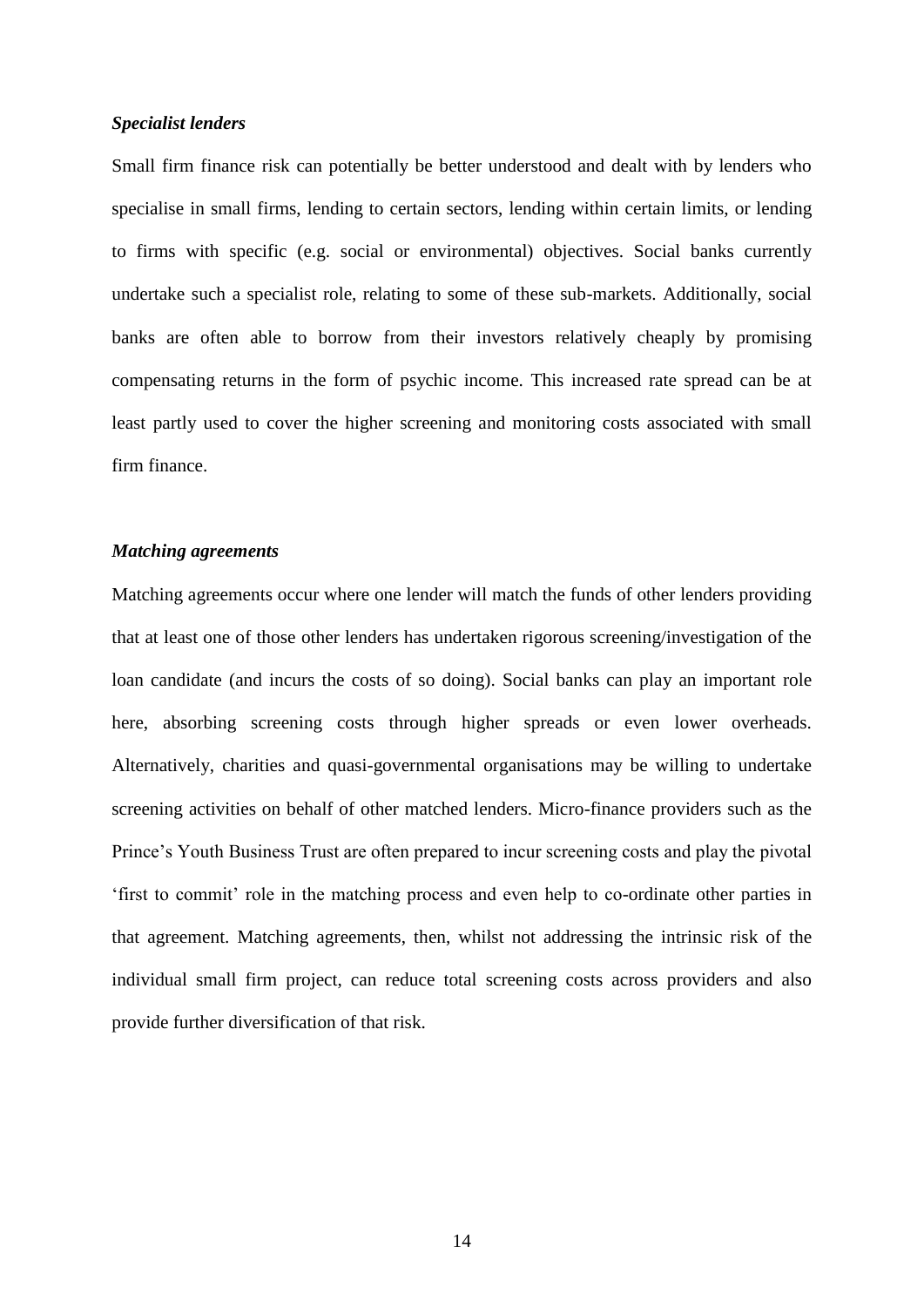# *Mutual support groupings*

The provision of finance or the reduction in risk to an institutional provider can both be achieved by a collectivist approach to small firm borrowing. Businesses can join credit unions for the provision of lower-than-market-rate finance to members. This directly circumvents problems of the principal-agent relationship with respect to institutional providers by effectively rendering all member firms both principal and agent. Risk is thus internalised to the small firm sector. Businesses of like nature or philosophy can also engage in mutual guarantee agreements, these having the effect of minimising the risk to the provider and enabling relatively cheap borrowing from providers such as banks. Mutual guarantees reduce the need, then, for more rigorous investigation and are conducive with lower screening and monitoring costs.

# *Micro-finance initiatives*

Micro-finance initiatives involve the provision of small-scale finance through grants or softloans, to small firms often as part of a package of other services (e.g. training or mentoring). The provision of a grant may not necessitate high screening costs, relying more on simple eligibility criteria. The criteria for soft-loans will be more stringent, though are likely to rely more heavily on softer (QCOM) criteria than would be the case for banks. Again, screening costs can be relatively low and are borne by micro-finance providers as they are compensated by psychic income or are incurred as a matter of public policy.

# *Provision of risk capital*

The principal-agent relationship discussed previously relates mainly to debt finance, consistent with the dominance of debt in the small firm market for external finance. However, the provision of risk capital (external equity investment) by informal venture capitalists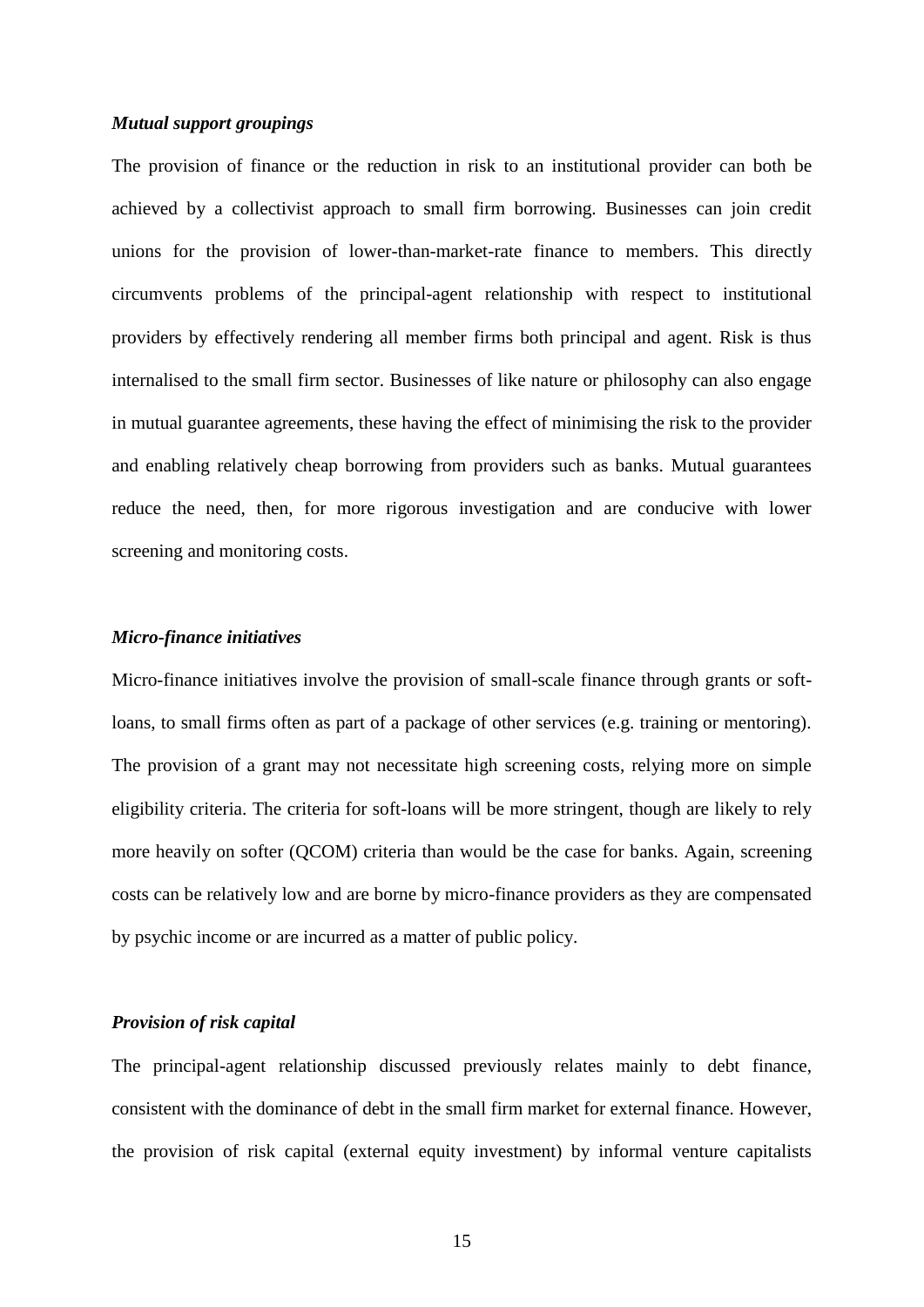(business angels) can address each of the problems associated with the finance gap. The business angel will only make an equity investment in a firm once it has fully screened the business proposal and is allowed participation in the management of the firm. The provider thus becomes both principal and agent and the information asymmetry may disappear, depending on the extent of participation. However, an important problem remains for the provider of risk capital i.e. how to identify small firms which are worth investing in. There is an implicit understanding here that small firms are risky, but that the higher returns from identifying and investing in an entrepreneurial firm will compensate for this. The information asymmetry problem thus re-emerges in a different guise, that is, the absence of a clearly defined market for *entrepreneurial* small firm finance. The solution is the creation of a network of business angels to facilitate a greater flow of information to and from potential providers, the costs of which might reasonably be borne by Government as a constituent of small business policy.

It is common for many of the above QCOM sources to use mentoring (or similar publicly funded advisory services) as a support mechanism. Both small firm business risk and screening/monitoring costs may be reduced with the appointment of an expert mentor. Part or all of the rewards to mentors come in the form of psychic income derived from aiding a small business within the mentor's community. Mentors can be engaged to improve the screening process by helping the owner-manager to develop a more robust business plan, by helping to 'translate' the quality of the investment project to the provider of finance, and by providing continued monitoring. A number of QCOM sources, then, employ the use of mentors in order to reduce lending risk. Further, the association of a mentor with a particular business may also facilitate access to further external sources of funding by reducing the screening and monitoring costs of providers (e.g. banks).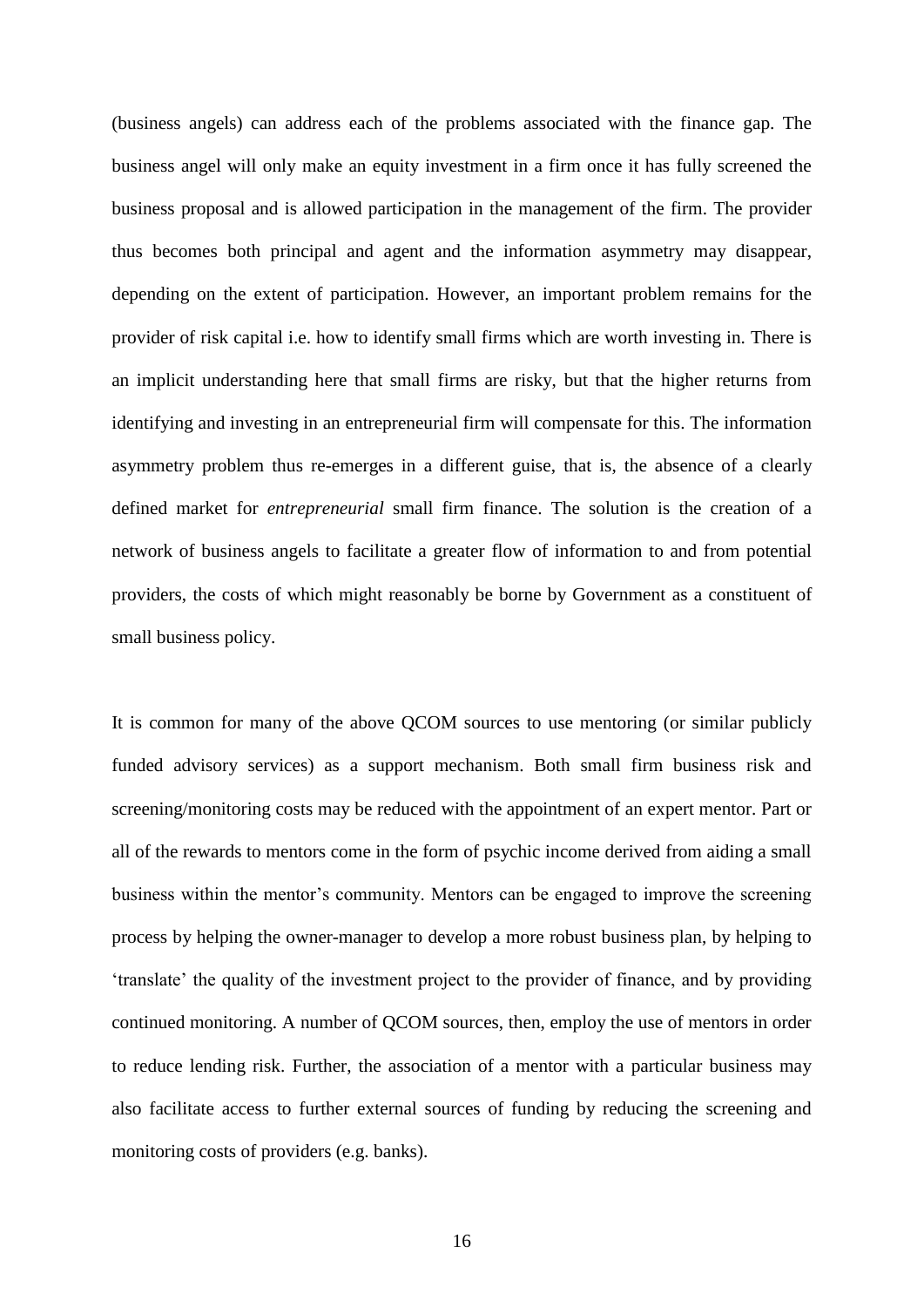What is clear from considering the problems constituting the finance gap, high screening and monitoring costs and the higher risk associated with small firms, is that the six solution mechanisms discussed above suggest greater provision of QCOM finance. Put another way, QCOM finance can, in theory, be argued to provide practical solutions to the financing problems faced by small firms, potentially leading to closure of the finance gap. The role of public policy currently extends to the following categories of policy action: producing legislation to facilitate support agencies (for example, the relaxation of regulations concerning credit unions, leading to their expansion over recent years); the provision of financing information and advice services such as those provided by the Small Business Service and Business Link; direct funding of agencies and organisations such as the Princes Trust which provide soft loans, grants and mentoring advice; and increasingly, support for informal venture capital networks for smaller firms.

# **THE RESEARCH METHODOLOGY**

To establish the potential role of government policy to support informal financing initiatives, it is necessary to determine the use and awareness of the range of financing sources available to the small firm and to identify the issues associated with small firm financing. To achieve this aim, then, a questionnaire survey was implemented based upon a sample of 1,000 small UK firms drawn from the Yellow Pages Business Database.

The firms were selected to conform to certain criteria - they should have less than 10 employees, a sales turnover of less than £2.5 million, and should be drawn from all industrial sectors. A draft questionnaire was piloted among a small sub-sample of local businesses. This was particularly important given the often sensitive nature of questions. The survey was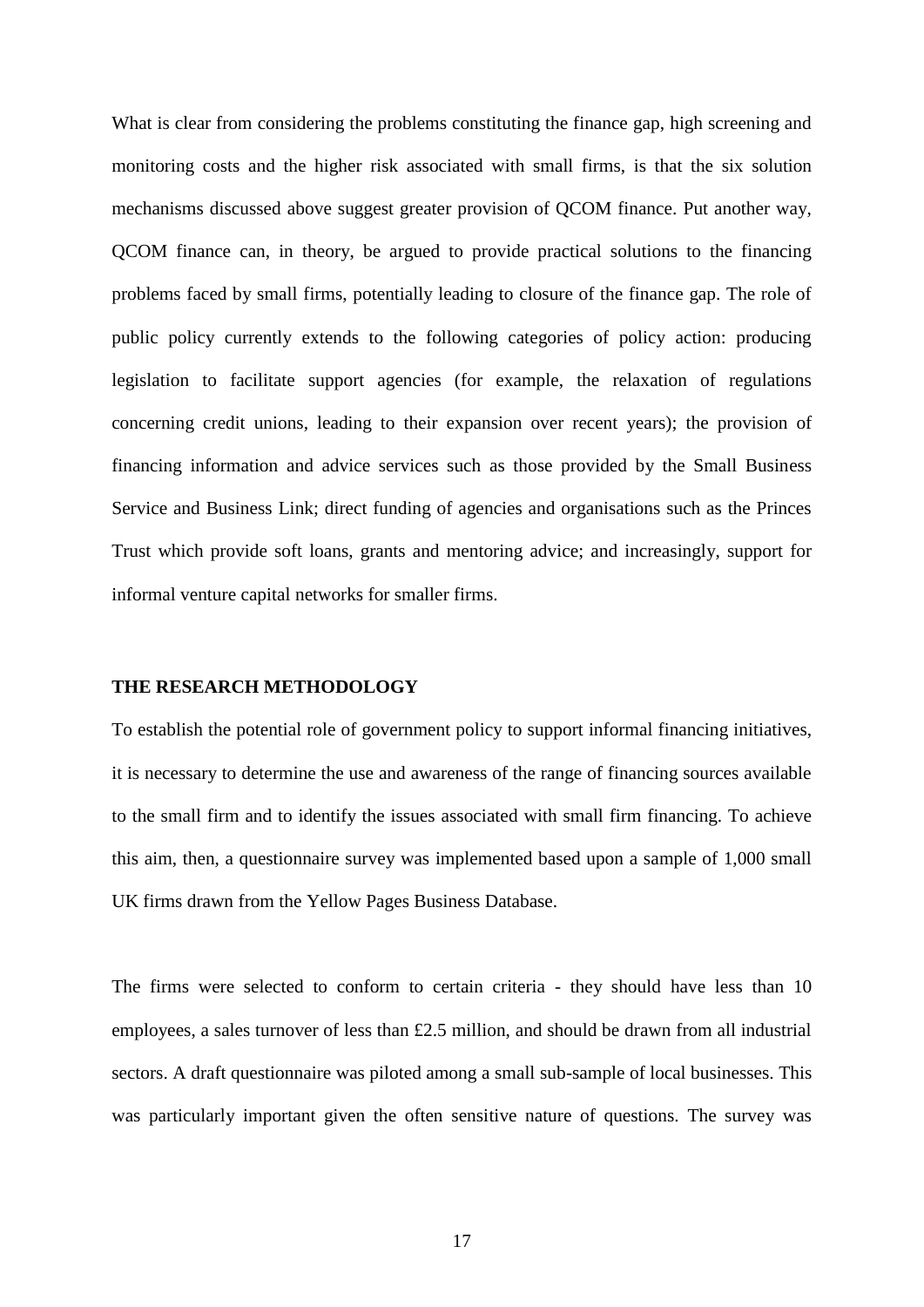released in early November 1999. Data from responses was entered into an 'SPSS' database application for analysis.

# **RESULTS**

The response rate from the survey of 1,000 small firms was disappointing though perhaps unsurprising: 103 firms returned usable responses. This response rate can largely be attributed to the sensitivity of the financial matters addressed by the survey. The results showed that 66 per cent of the respondents were first time businesses, most of which were private limited companies. The respondents were predominantly micro businesses, with 67.6 per cent employing five people or less and with the mean number of employees being six. For this sample, 70.5 per cent were businesses with a turnover of £500,000 or less, and 85 per cent had total assets of £250,000 or less. There was a relatively small proportion of start-ups within the sample of respondents, with only 16.2 per cent of firms in existence for less than five years. As the survey reflects both the current and past experience of small firms in the market for external finance, this was not felt to be a significant limitation. In terms of the demographic characteristics of the owners of the firms sampled, the great majority were found to be mature (76.6 per cent over 40 years old), white (94.7 per cent) and male (90.8 per cent).

# **Use and awareness of QCOM finance**

Table I illustrates the awareness amongst respondent firms of a range of QCOM financing options. The majority of firms are unaware of non-bank sources of finance. They are, however, more aware of both formal and informal venture capital opportunities than the other options. This may reflect the advanced stage of development of many of the sample companies. Given their length of establishment and the marketing efforts of quasi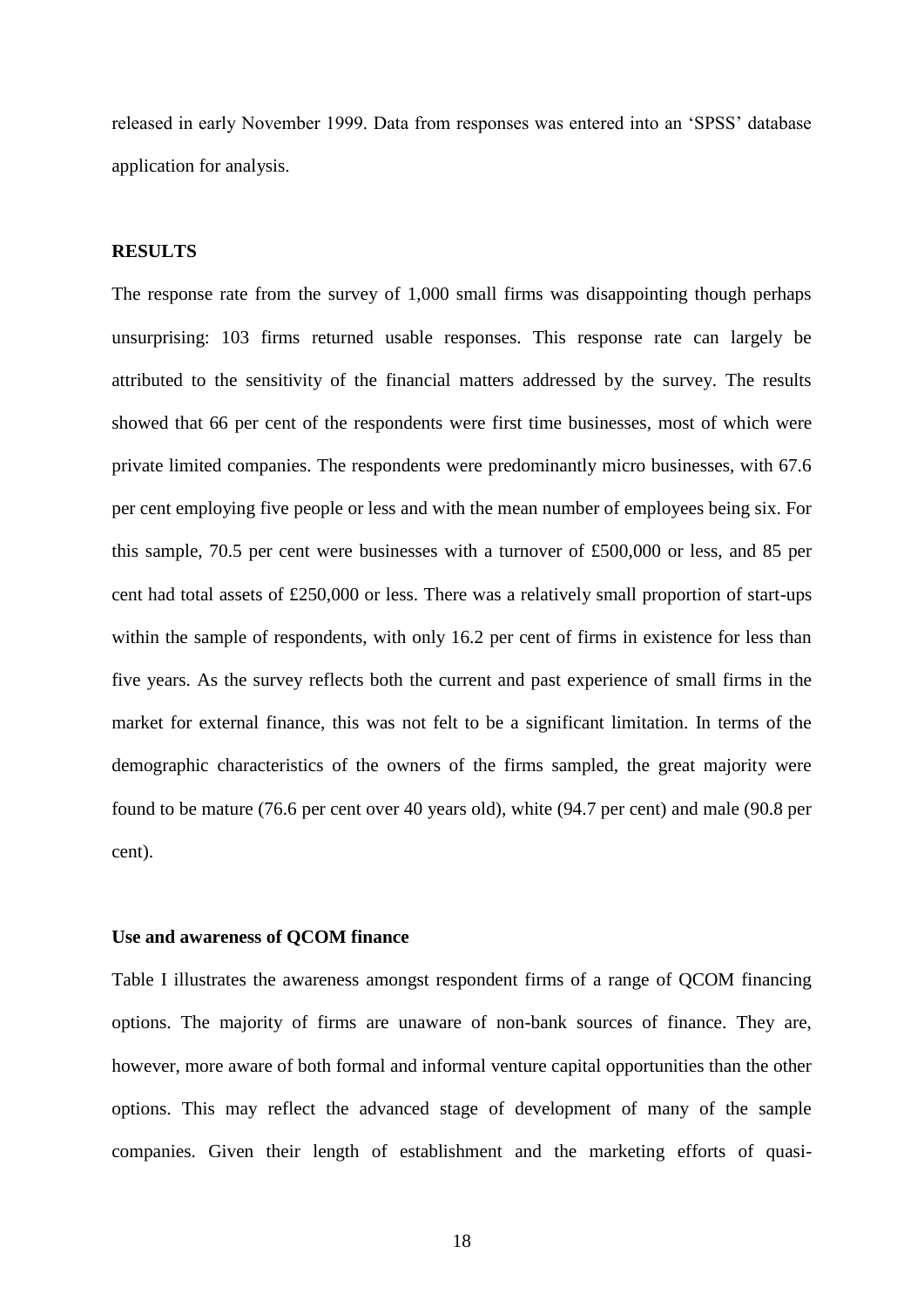governmental providers such as Business Link and Enterprise Agencies, the lack of awareness amongst the respondents of these providers is quite surprising. It may reflect that the role of these organisations is perceived to be more that of intermediary than provider. Very few firms were aware of the existence of mutual support group providers such as business credit unions and mutual guarantee societies, awareness of social banks was particularly low, and few firms were able to articulate other sources of external finance.

# [Take in Table I]

The lack of awareness of non-bank sources may result from a lack of need by most small businesses to know about alternative sources. Indeed, they may be entirely happy with the range of sources available from the commercial sector.

Table II illustrates a relatively high dependence on the bank overdraft facility as the main source of external finance, with a surprisingly low proportion of firms raising finance through bank term loans or other sources. The reliance on bank overdrafts might suggest that small firms place great importance on the flexibility offered by short-term debt as opposed to longer term debt with structured repayments. Alternatively, it may simply reflect the fact that the sample contains a high proportion of well established firms which are cash generative and thus have a lower requirement for external finance.

[Take in Table II]

The dominance of bank sources of finance contrasts starkly with the low use of most QCOM sources, the only exception being finance provided by family and friends which could be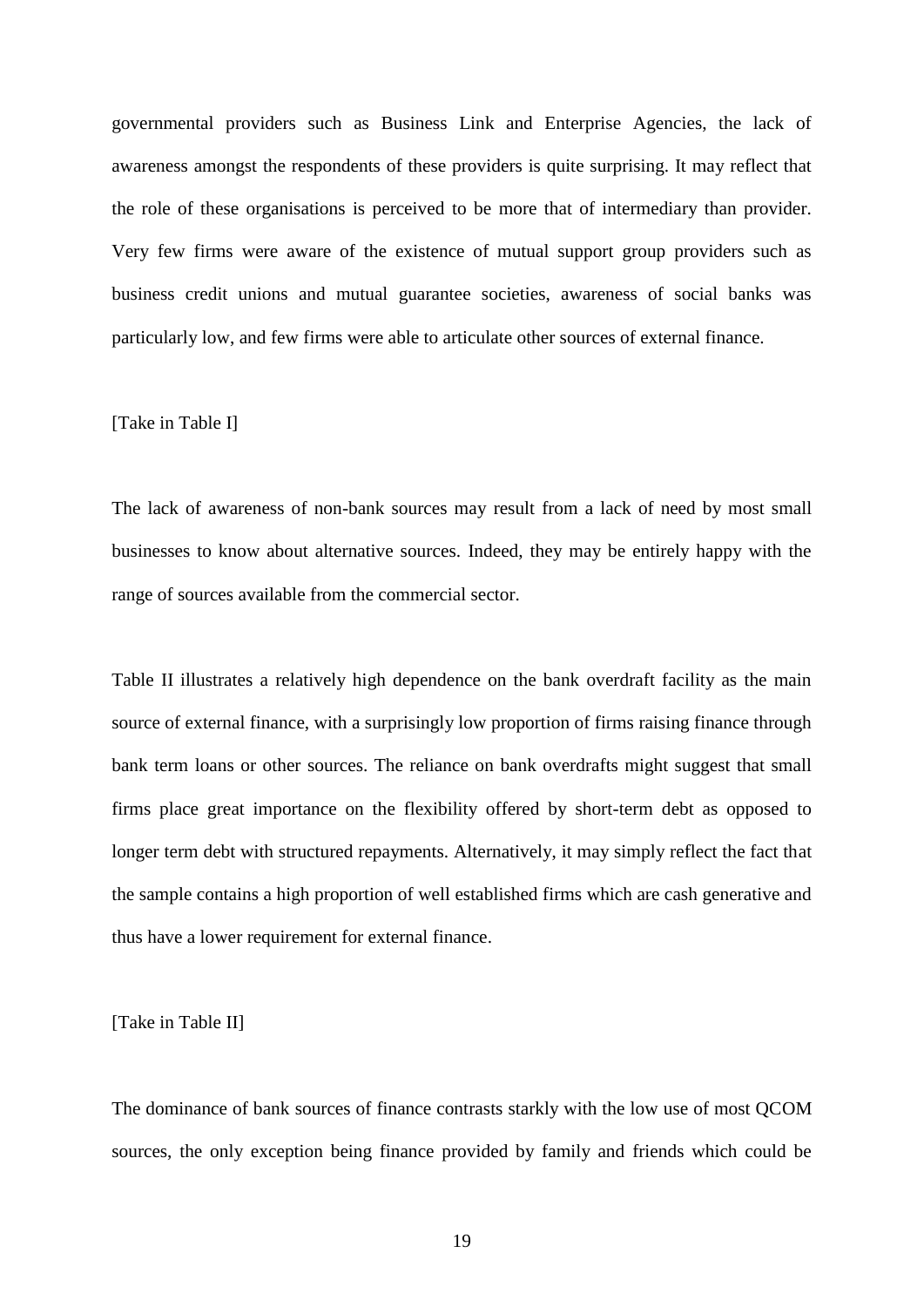considered a form of QCOM finance. The latter represents a proportionately small but nevertheless important source for a significant minority of businesses.

It is interesting to note the significant minority of firms which have made use of the Small Firms Loan Guarantee Scheme (SFLGS). The use of this scheme by firms may be one reason why a wider range of financing options, such as that provided by mutual guarantee societies, are not used. Indeed, Cruickshank (2000) proposes that the government should switch its financial support away from the SFLGS and towards an enlarged venture capital fund programme. If this were to occur, this might provide an impetus for growth for mutual guarantee societies and other QCOM providers.

# **Issues in raising small firm finance**

Table III illustrates that most firms regard High Street bank financing and family/friends finance as easy to acquire, which again suggests that for most firms a debt finance gap does *not* exist. What the survey did not address was whether the scale of finance and other specific term details agreed were satisfactory to the recipient. However, only 24.8 per cent of firms regarded the provision of external finance as either inadequate or very inadequate. Indeed, a surprisingly high 31.4 per cent of firms do not make any attempt to raise any form of external finance, suggesting that many firms are financed adequately from private sources or from internal finance generation.

[Take in Table III]

Given the information asymmetry that exists regarding the quality of the small firm's investment projects, lenders may demand security for advances or only lend as part of a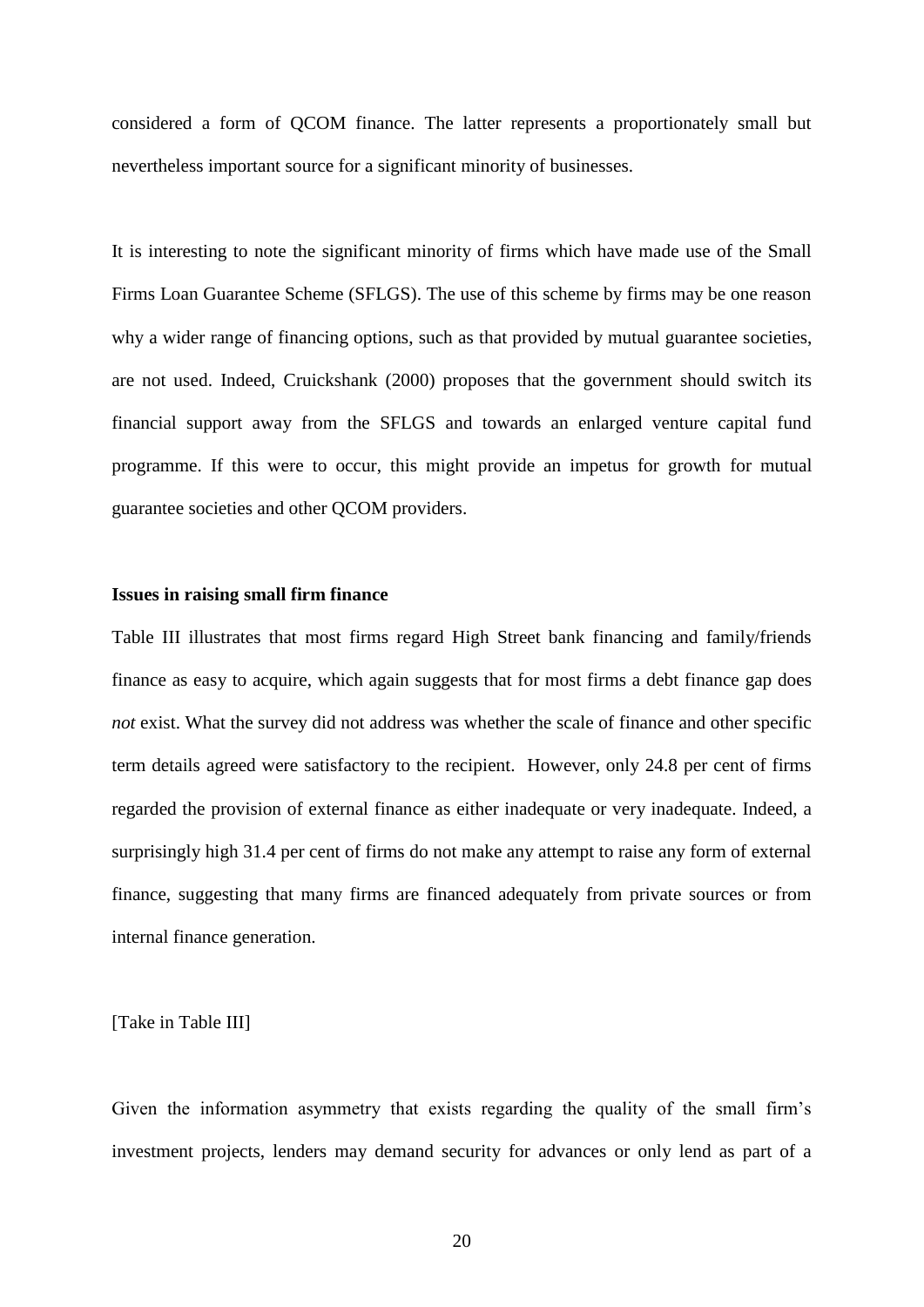matched funding agreement. This is borne out by the survey findings which show that for those firms using High Street bank term loans 81.8 per cent had to provide security against the advance, as did 72.1 per cent of firms arranging an overdraft facility. At present there is little evidence of matched funding arrangements being pivotal to the lending process, although qualitative findings, reported in Lean and Tucker (2000) suggest that this is a requirement of growing importance.

Table IV shows how respondents rank the difficulties faced when raising external finance. For most of the financing difficulties listed in the table, only a minority agreed that they were significant. The most common difficulty (for 50 per cent of respondents) appeared to be a lack of knowledge by finance providers about the nature of the respondent's business. Interestingly, 42.7 per cent of respondents also admitted that their lack of knowledge about lending criteria used by providers represented a significant difficulty whilst 42.4 per cent of firms identified difficulties in accessing information about available finance. These three difficulties demonstrate the centrality of information asymmetry in provider-recipient small business finance market interaction.

# [Take in Table IV]

A significant proportion (48.4 per cent of respondents) regarded a lack of securable firm assets as an important problem in the finance raising process. This contrasts with the relatively small proportion of firms that view a lack of financial track record to be a significant difficulty (22.5 per cent of respondents). For businesses that are more recent startups, one would expect the lack of financial track record to be a more important problem.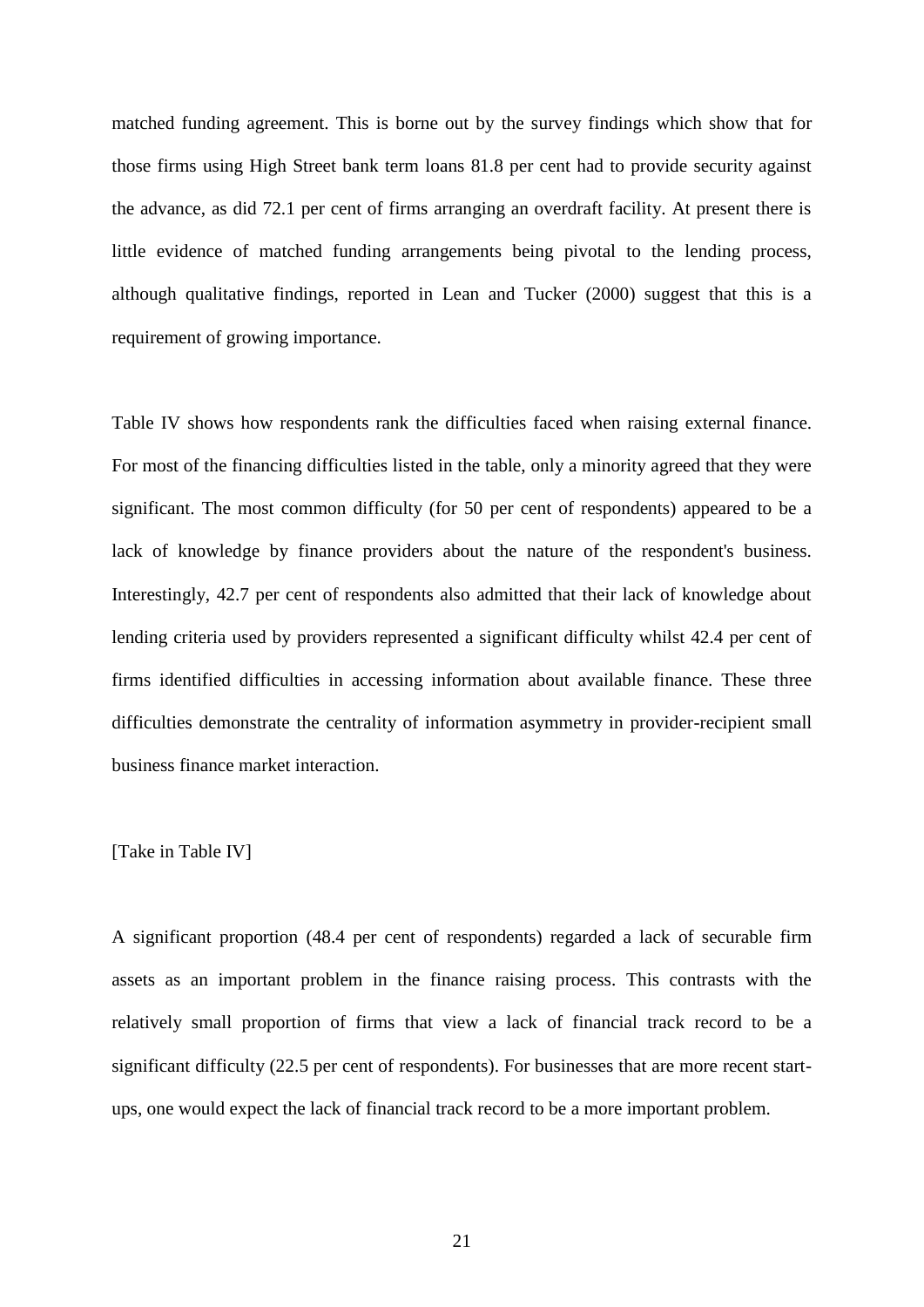#### **DISCUSSION AND IMPLICATIONS FOR PUBLIC POLICY**

The aim of this paper was to examine how a finance gap for small firms might be addressed by means of government policy to support informal financing initiatives. The results of the study reveal that both awareness and use of QCOM finance are extremely limited. Indeed, the survey found that where firms do use external finance, this is most likely to come from conventional sources, and in particular from High Street banks. Surprisingly, a significant minority of firms use no external finance at all.

The survey indicated that only a small minority of firms regarded the provision of external debt finance as inadequate. However, whilst for the great majority of firms there appears to be no debt finance gap, the very nature of social exclusion is that it affects only the minority. Therefore it is impossible to rule out the potential for financial exclusion of certain groups of owner-managers and their firms. Furthermore, sampling constraints associated with the identification of new and very small micro businesses in this study may mean that the financing difficulties encountered by such firms have been underestimated by this research.

Although for the average firm there may not be a significant debt finance problem, other recent research (Cruickshank, 2000; Tucker and Lean, 2001) recognises a significant problem concerning the provision of informal equity finance for growth potential small firms. Policy prescriptions, then, need to consider both debt finance and its role in achieving social policy objectives and equity finance and its role in promoting the development of growth-oriented businesses. Figure 3 provides a model of the role of public policy in supporting both debt and equity QCOM finance initiatives.

# [Take in Figure 3]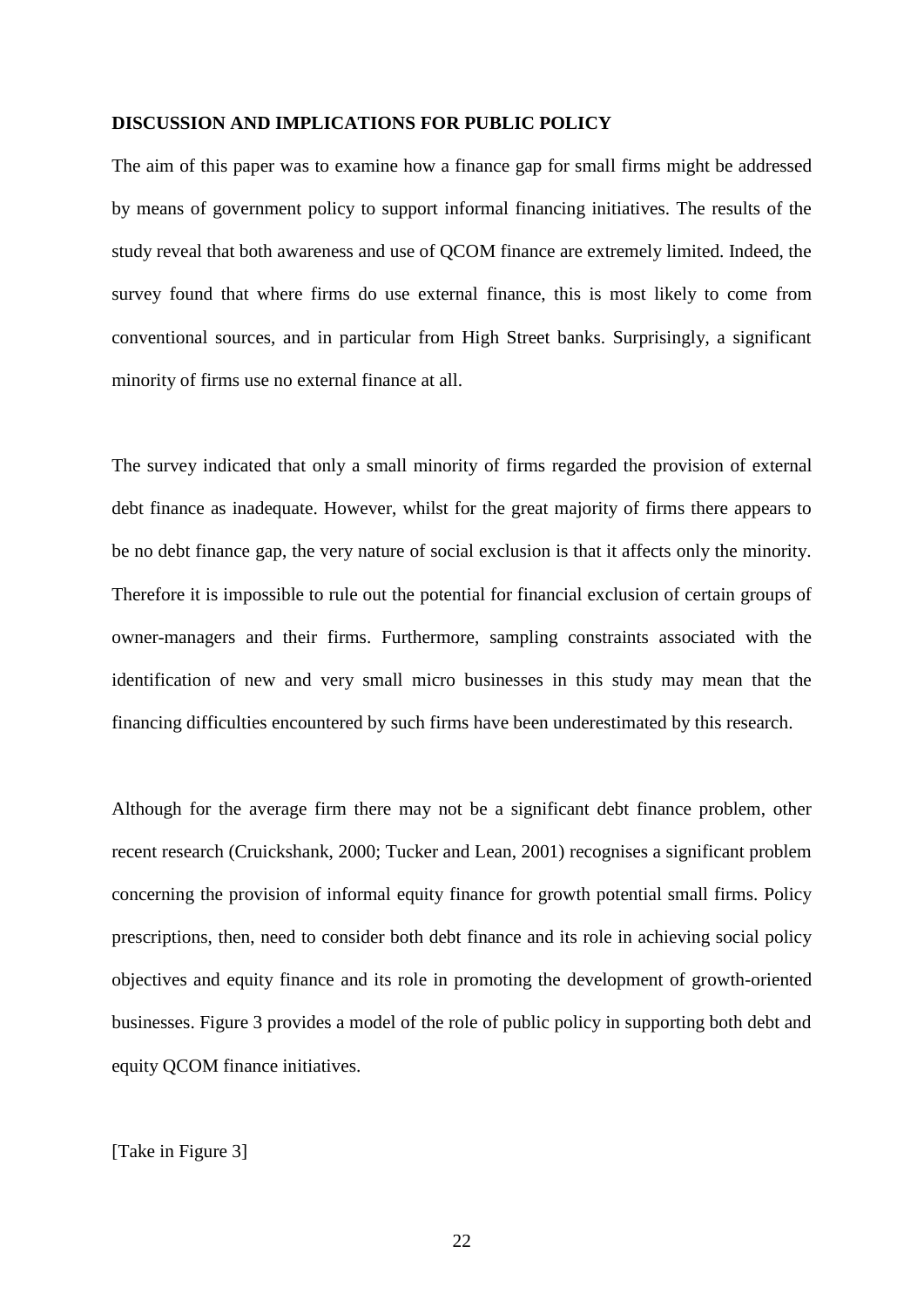The Figure examines policy prescriptions concerning debt and equity finance provision and relates these to the four categories of policy action identified earlier in the paper.

With regard to debt finance, policy action might include: legislation to enable the growth of business credit unions; better information provision regarding sources of debt finance and appropriate support services; direct funding of agencies, such as the Princes Trust; and network support for collectivist financing initiatives, such as mutual guarantee societies and credit unions. These types of initiatives are most clearly aligned to the government's more recent agenda concerning social inclusion and community development.

With regard to equity finance, policy action might include: legislation and deregulation to further encourage private equity investment; information to promote informal venture capital opportunities; the establishment of government funds to extend informal equity investment; and enhanced support for new and existing informal venture capital (business angel) networks. These types of initiatives are most clearly aligned to existing government economic policy objectives, particularly the continued emphasis placed upon 'picking winners'. However, it is important to note that the social and economic policy objectives are inter-linked in that the attainment of one set of objectives should impact positively upon the other. The further integration of these objectives through fully co-ordinated initiatives would be one way of furthering the government's aspirations towards "joined-up government".

A particularly important category of policy action appears to be that related to information provision. As shown in Table 4, a number of the most important financing difficulties reported by businesses relate to information asymmetry and general issues of awareness. These difficulties are encountered by both the provider and the small firm recipient of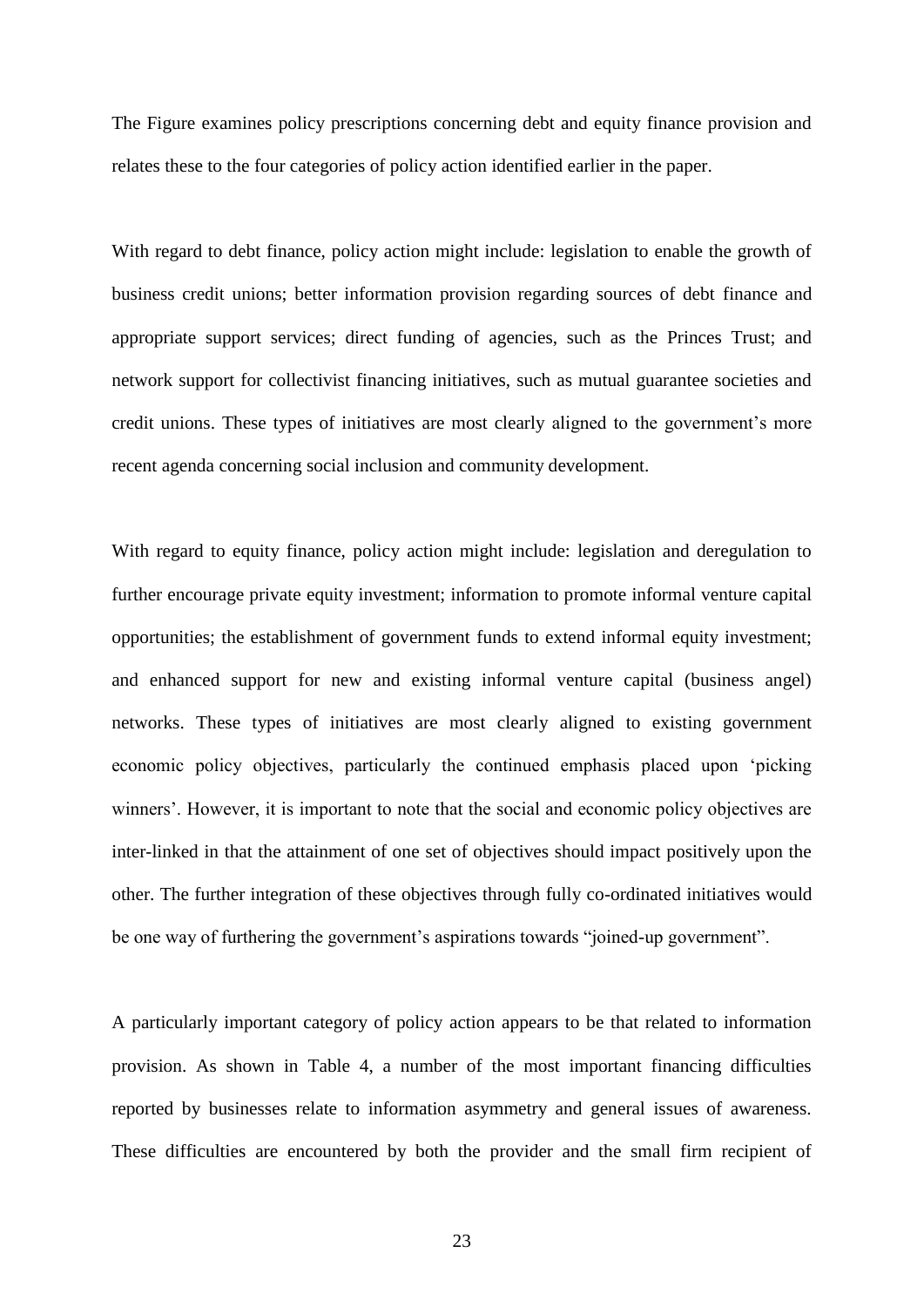finance. For the small firm recipient, this problem is also apparent in the low levels of awareness of the various forms of QCOM finance shown in Table 1.

In summary, there exists a finance gap for a minority of firms seeking debt finance. However, a more significant problem concerns the adequacy of equity finance provision for small firms. Therefore, the finance gap problem must be tackled on two fronts: one oriented towards economic policy objectives and the other towards social policy objectives. Recent policy pronouncements indicate a movement towards this two-pronged approach, whilst retaining primary emphasis upon the economic objective of supporting growth-oriented businesses. This paper has identified a number of specific action areas for proactive public policy, focusing in particular upon the importance of high quality information provision to all parties in the market for small business finance.

# *The authors gratefully acknowledge the support of the Certified Accountants Educational Trust for funding this research.*

## **REFERENCES**

- Altman, I. (1968), "Financial ratios, discriminant analysis and the prediction of corporate bankruptcy", Journal of Finance, Vol. 23, No. 4, pp. 589-609.
- Banking Liaison Group, (2002), What does CAMPARI mean?, [http://www.bankingliaison.co.uk/campari.htm.](http://www.bankingliaison.co.uk/campari.htm)
- Bannock, G. and Doran, A. (1991), Business banking in the 1990s: A new era of competition, Lafferty Group.
- Bester, H. (1987), "The role of collateral in credit markets with imperfect information", European Economic Review, Vol. 31, No. 4, pp.887-889.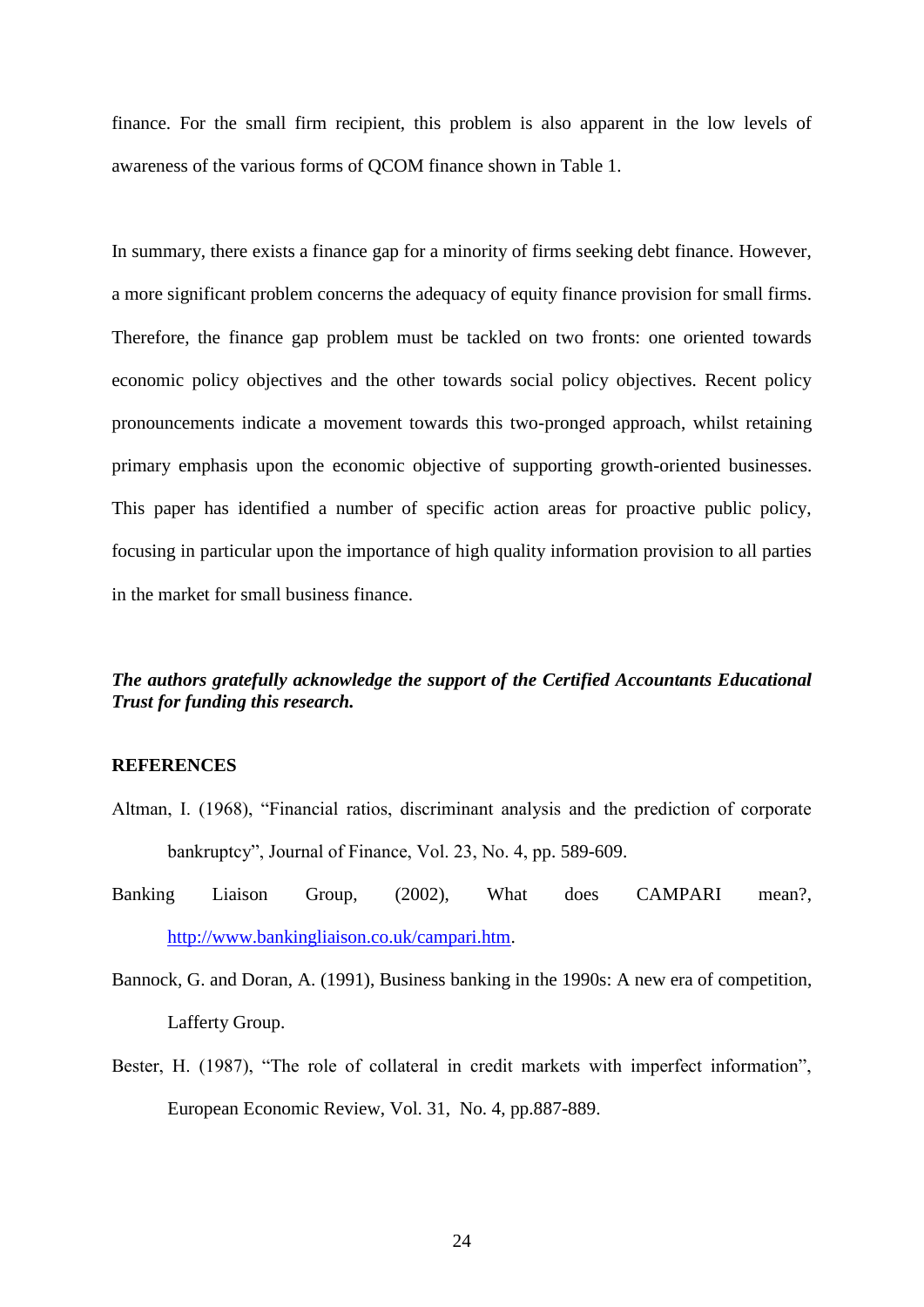- Bester, H. and Hellwig, M. (1989), "Moral hazard and equilibrium credit rationing: an overview of the issues", In G. Bamber and K. Spremann (eds.), Agency Theory, Information and Incentives, Springer-Verlag.
- Binks, M., Ennew, C. and Reed, G. (1991), Small businesses and their banks: An international perspective, National Westminster Bank, London.
- Binks, M. and Ennew, T. (1996), "Financing small firms", In P. Burns and J. Dewhurst, (eds.), Small Business and Entrepreneurship, 2nd Ed., Macmillan, London.
- Cruickshank, D. (2000), Competition in UK Banking, HMSO, London.
- Edwards, G. (1987), The Role of Banks in Economic Development, Macmillan, London.
- ENSR (1994), The European Observatory for SMEs: Second Annual Report, European Network for SME Research/EIM Small Business Research and Consultancy, The Netherlands.
- H.M. Treasury (1999), Enterprise and Social Exclusion, H. M. Treasury Policy Action Team 3, London.
- Hulme, D. and Edwards, M. (eds.) (1997), NGOs, States and Donors, Macmillan, London.
- Hutchinson, J., Foley, P. and Oztel, H. (1996), "From clutter to collaboration: Business Links and the rationalisation of business support", Regional Studies, 30, pp.516-522.
- International Labour Organisation (1998), Enterprise creation by the unemployed: the role of microfinance in industrialised countries,

[www.ilo.org./public/english/65entrep/finance/summary.htm](http://www.ilo.org./public/english/65entrep/finance/summary.htm)

Lean, J., Down, S. and Sadler-Smith, E. (1999), "An examination of the developing role of personal business advisors within Business Link", Environment and Planning C: Government and Policy, Volume 17, No.5, pp.609-619.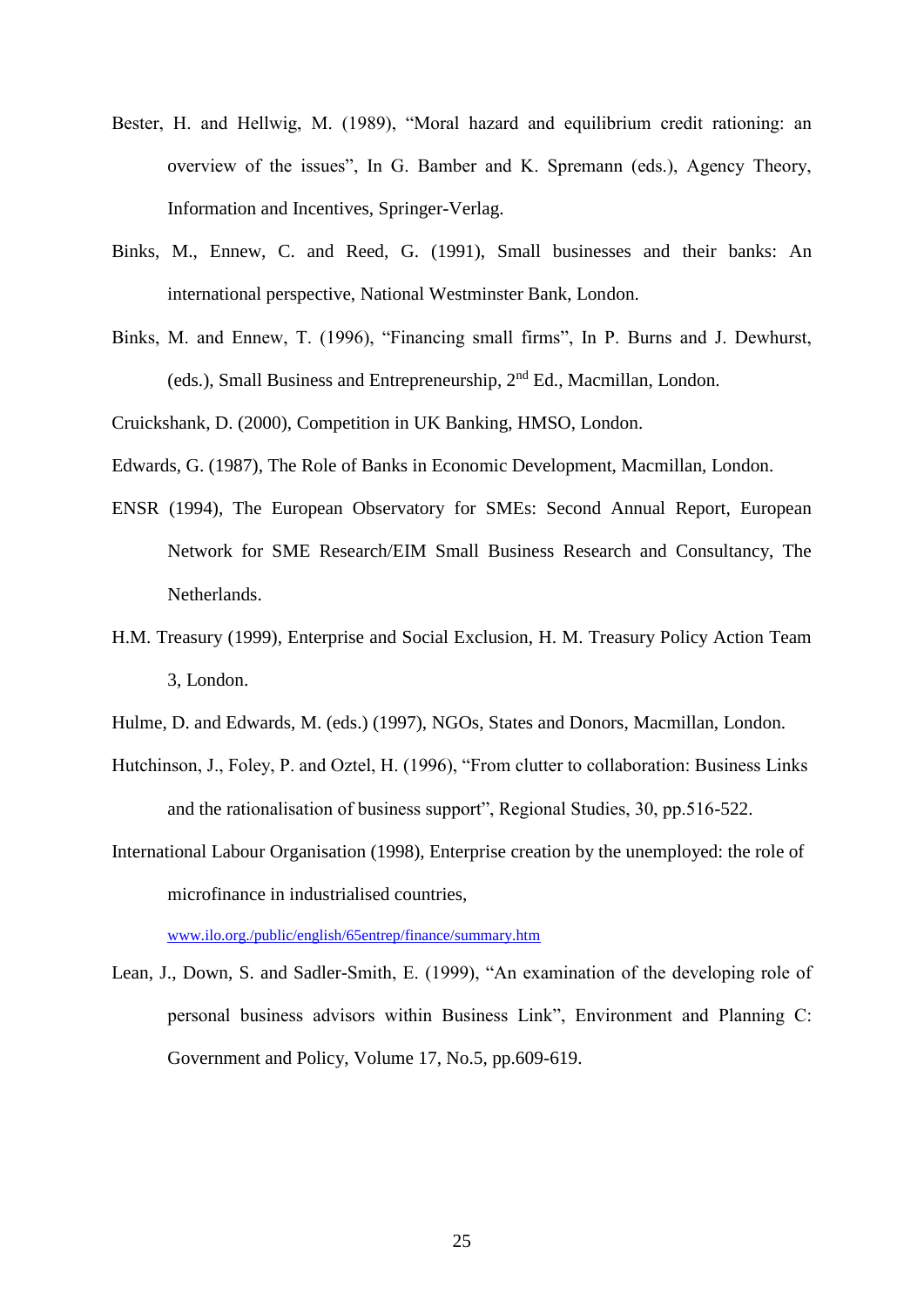- Lean, J. and Tucker, J. (2000), "Information asymmetry and small firm finance", paper presented at the 23rd ISBA National Small Firms Conference, Robert Gordon University, Aberdeen, November.
- Lean, J. and Tucker, J. (2001), "Information asymmetry, small firm finance and the role of the Government", Journal of Finance and Management in Public Services, Vol. 1, No. 1, pp. 43-60.
- Macmillan, H. (1931), Report of the Committee on Finance and Industry, CMD 3897, HMSO, London.
- Small Business Service, (2001a), Small and Medium-sized Enterprise (SME) Statistics for the UK, 2001, HMSO, London.
- Small Business Service, (2001b), Think Small First, HMSO, London.
- Stiglitz, J. and Weiss, A. (1981), "Credit rationing in markets with imperfect information", The American Economic Review, Vol. 71, pp. 393-410.
- Storey, D. (1994), Understanding the Small Business Sector, Thompson, London.
- Strauss, A.L. (1987), Qualitative Analysis for Social Scientists, Cambridge University Press, Cambridge.
- Tucker, J. and Lean, J. (2001), Micro-Finance and the Small Firm, ACCA Research Report No. 66, Certified Accountants Educational Trust for The Association of Chartered Certified Accountants, London.
- Watson, I. (1986), "Managing the relationship with corporate clients", International Journal of Bank Marketing, Vol. 4, No. 1, pp.19-34.
- Wetzel, W. (1984), "Angels and informal risk capital", Sloan Management Review, Vol. 24, pp. 23-34.
- Yellow Pages (1999), The Business Database.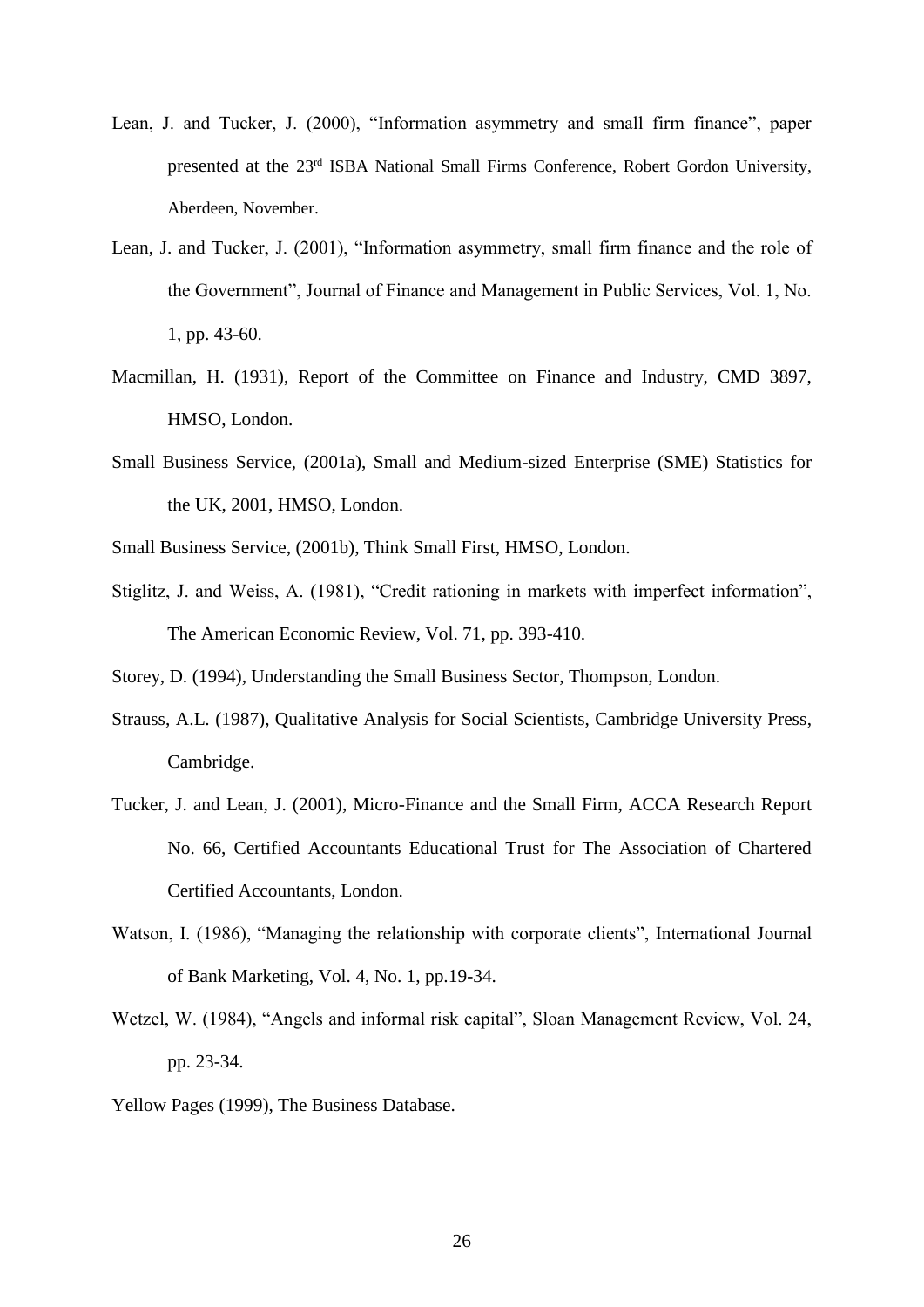|              |               | <b>PROVIDER</b> | <b>THINKS</b>   |  |
|--------------|---------------|-----------------|-----------------|--|
|              |               | Good prospect   | Bad prospect    |  |
|              |               |                 |                 |  |
|              | Good prospect |                 | Type 2<br>Error |  |
| <b>FIRM</b>  |               | $\mathcal{N}$   |                 |  |
|              | Bad prospect  |                 |                 |  |
| <b>KNOWS</b> |               | Type I<br>Error |                 |  |

# **Figure 1 - Altman's (1968) risk categories**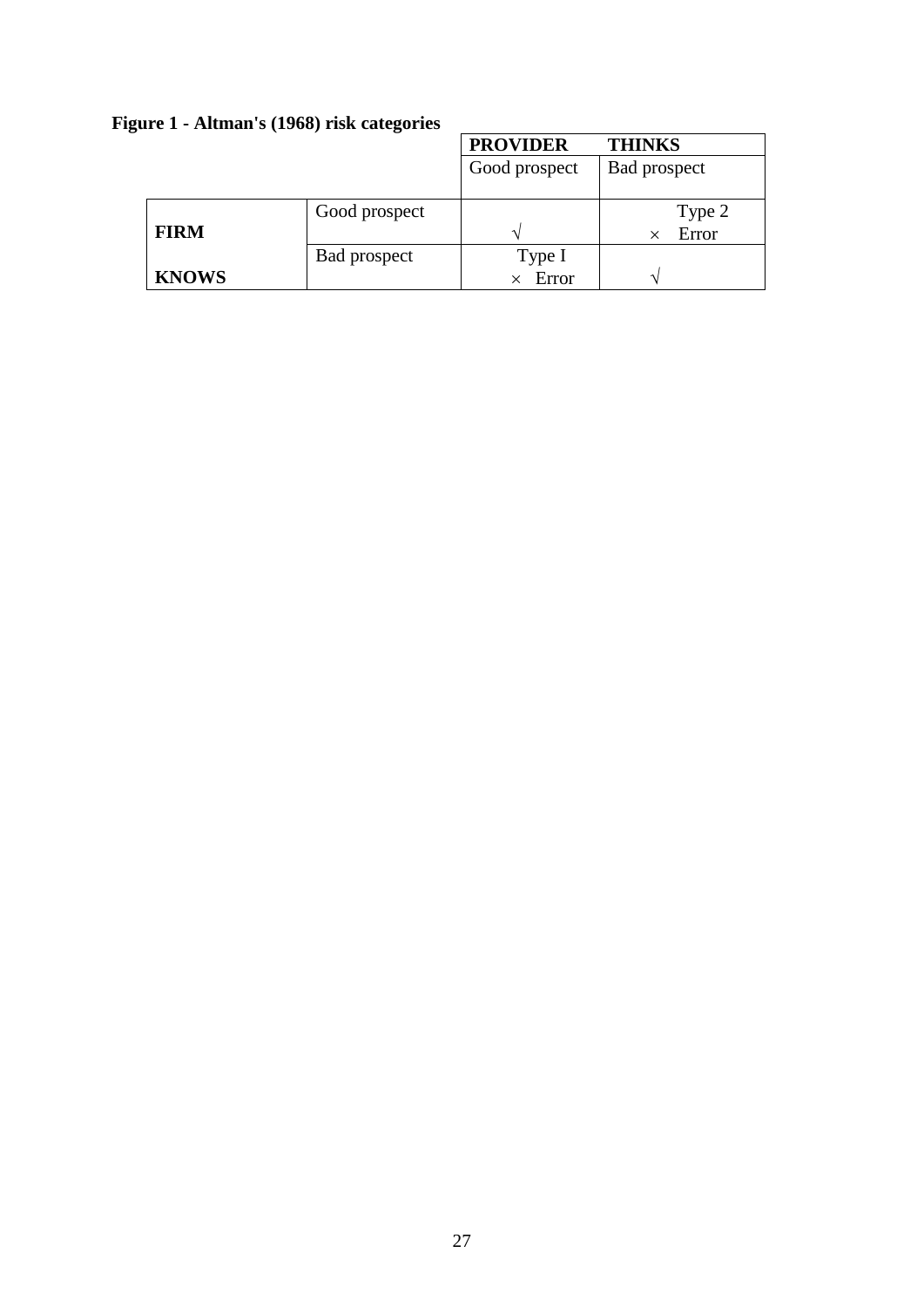

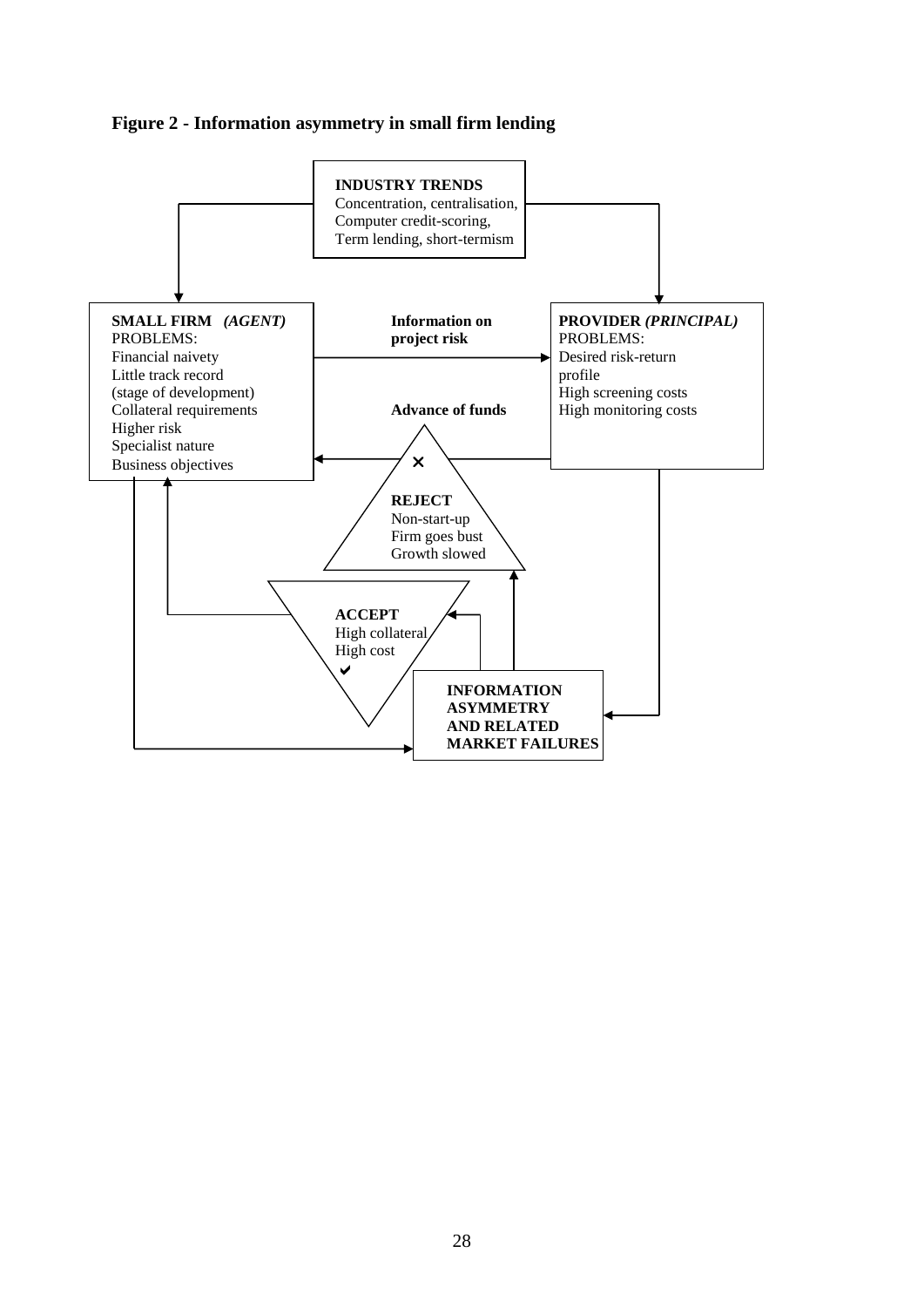

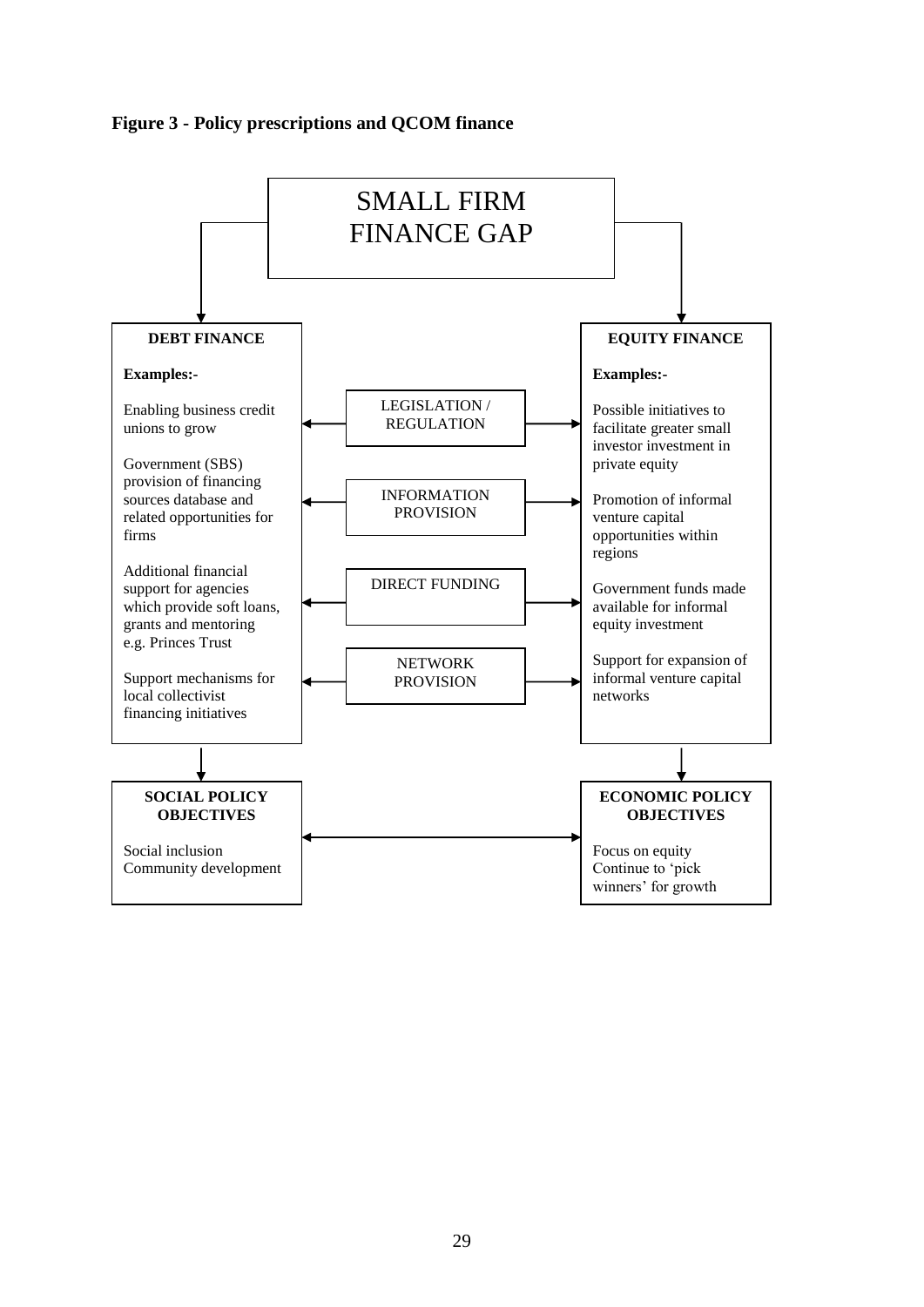# **Table I - Awareness of various forms of QCOM finance**

|                                                                | <b>Awareness</b> |
|----------------------------------------------------------------|------------------|
| <b>Form of finance</b>                                         | of form $%$      |
| Formal venture capital                                         | 49.5             |
| Informal equity capital (business angels)                      | 33.3             |
| Business Link grant/loan                                       | 21.9             |
| Prince's Youth Business Trust grant/loan                       | 21.0             |
| Enterprise Agency grant/loan                                   | 17.1             |
| Loan obtained through membership of a business credit union    | 7.6              |
| Loan obtained through membership of a mutual guarantee society | 7.6              |
| Other source of external funding                               | 4.8              |
| Social bank loan                                               | 1.9              |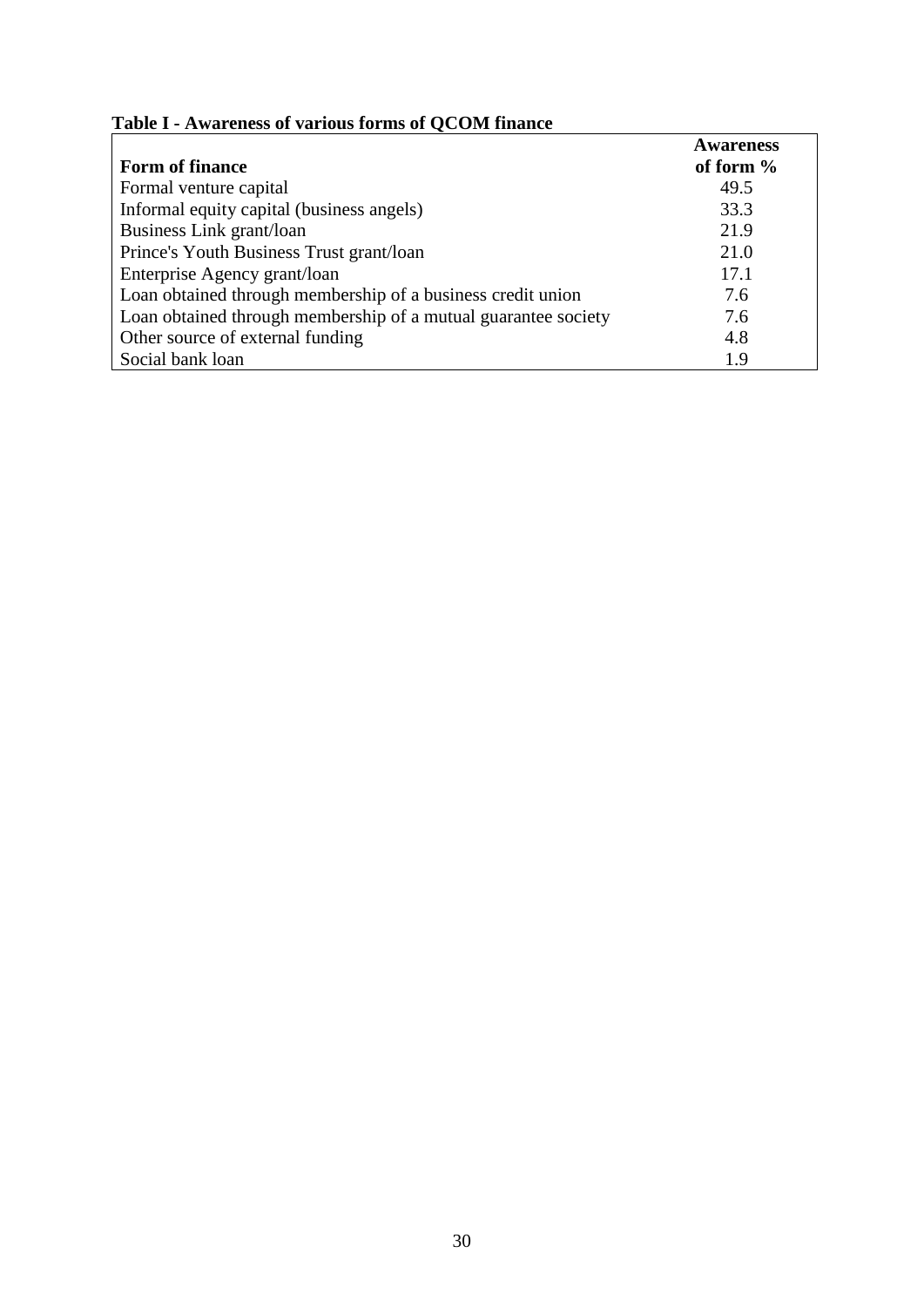|  |  | Table II - Use of various forms of QCOM finance |  |  |
|--|--|-------------------------------------------------|--|--|
|  |  |                                                 |  |  |

|                                                                | <b>Successful in</b> |
|----------------------------------------------------------------|----------------------|
| <b>Form of finance</b>                                         | obtaining $\%$       |
| High Street bank overdraft facility                            | 64.8                 |
| High Street bank term loan                                     | 21.0                 |
| High Street bank term loan (guaranteed by SFLGS)               | 10.5                 |
| Family and/or friends                                          | 17.1                 |
| Other source of external funding                               | 2.9                  |
| Informal equity capital (business angels)                      | 1.0                  |
| Formal venture capital organisation                            | 1.0                  |
| Business Link grant/loan                                       | 1.0                  |
| Enterprise Agency grant/loan                                   | 1.0                  |
| Social bank loan                                               |                      |
| Loan obtained through membership of a business credit union    |                      |
| Prince's Youth Business Trust grant/loan                       |                      |
| Loan obtained through membership of a mutual guarantee society |                      |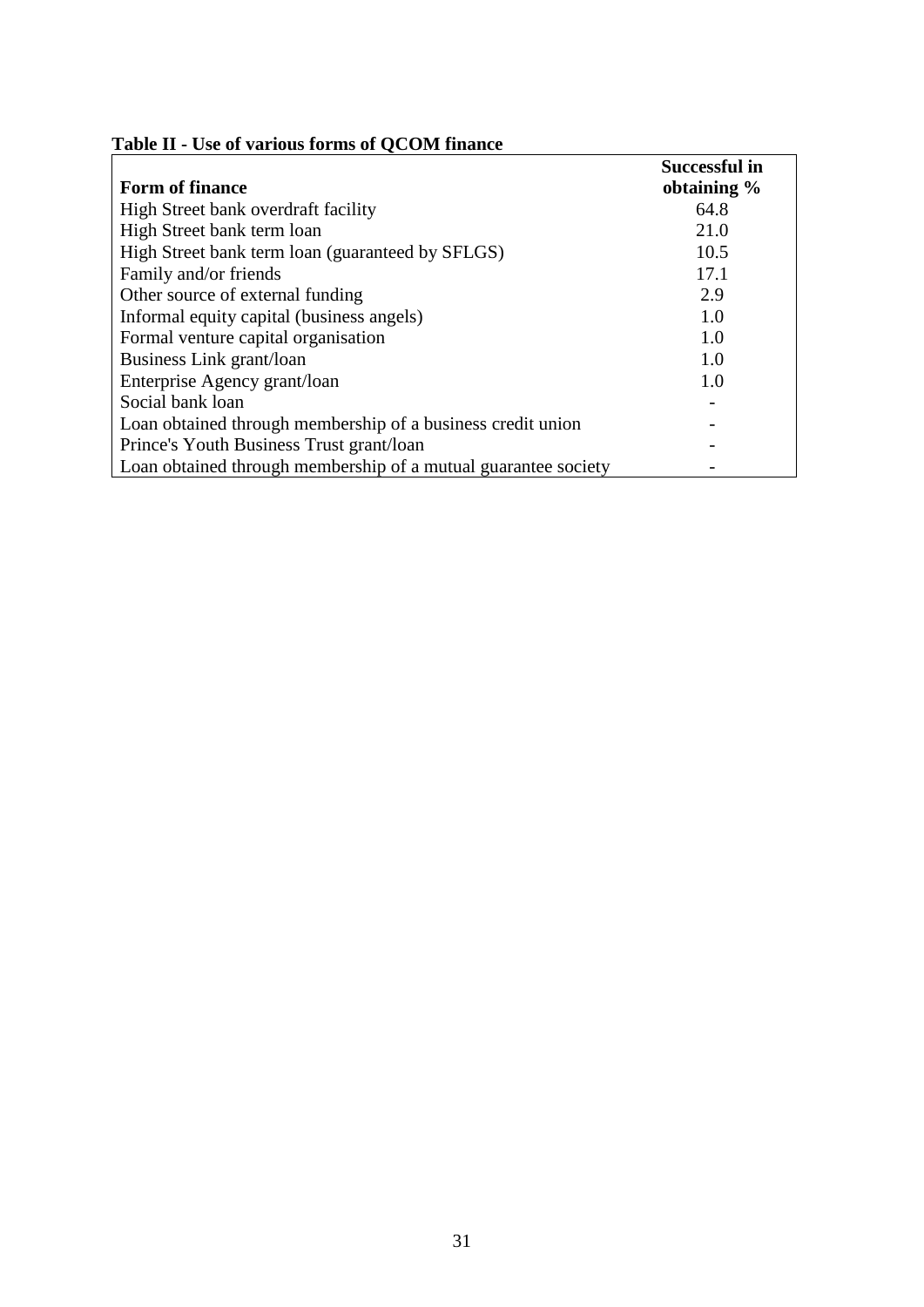| Table III - I creeption of ease of acquisition or various forms of miance |                        |  |  |  |
|---------------------------------------------------------------------------|------------------------|--|--|--|
| <b>Form of finance</b>                                                    | <b>Perception that</b> |  |  |  |
|                                                                           | acquisition is         |  |  |  |
|                                                                           | easy $\%$              |  |  |  |
| <b>Family and/or friends</b>                                              | 88.9                   |  |  |  |
| <b>High Street bank term loan</b>                                         | 86.3                   |  |  |  |
| High Street bank term loan (guaranteed by SFLGS)                          | 81.8                   |  |  |  |
| High Street bank overdraft facility                                       | 79.1                   |  |  |  |

# **Table III - Perception of ease of acquisition of various forms of finance**